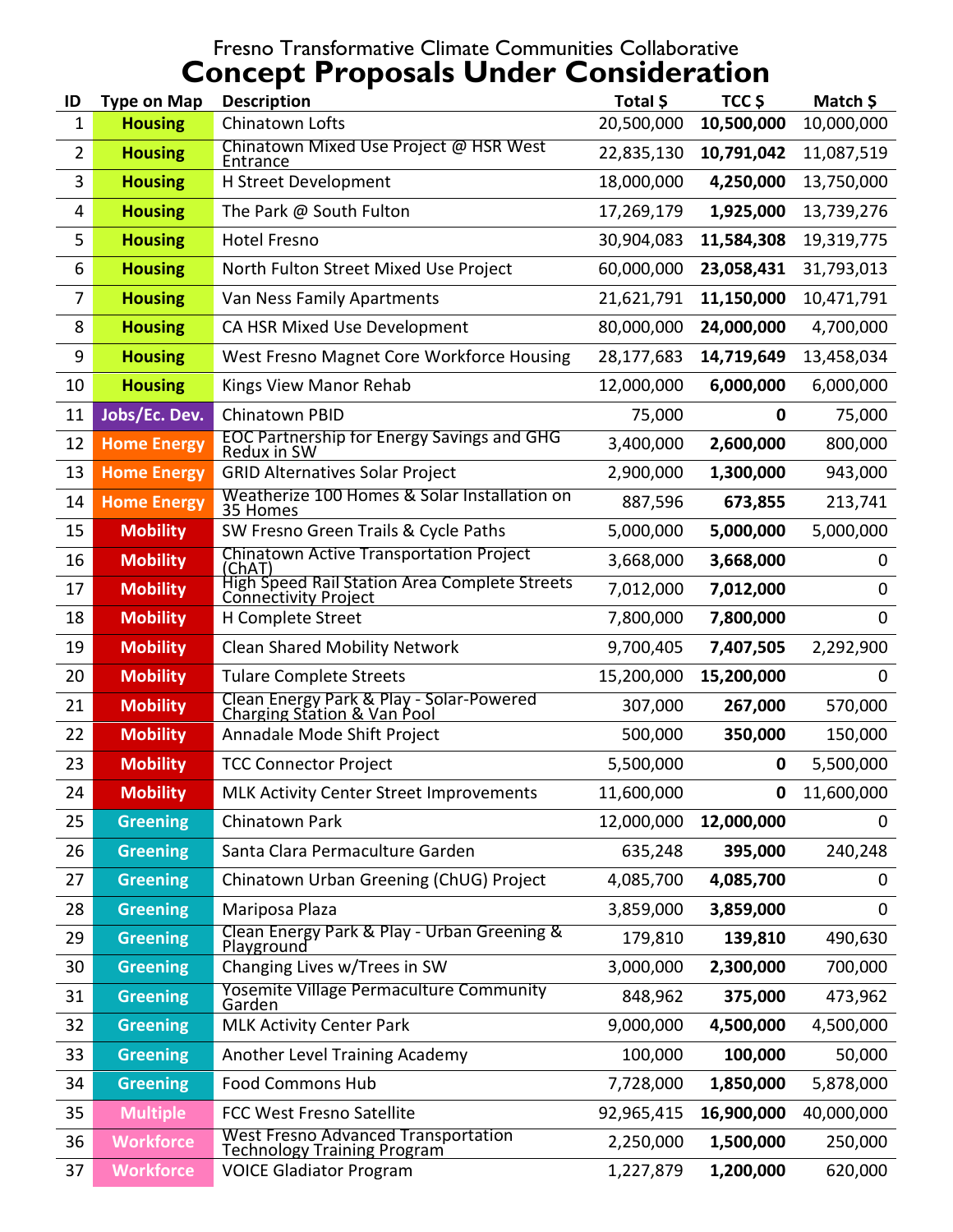# Chinatown Lofts

### Project Description Provided by Proposer:

Chinatown Lofts is a five-story 68-unit mixed-use affordable housing project with 3,600 SF of commercial/retail space. The project also includes 68-parking stalls accommodated in basement level and first floor parking areas. The project address is 718 F Street and is located on a 0.63 acre parcel at the corner of Mono and F Streets in Fresno's Historic Chinatown. Chinatown Lofts total project budget is \$21.5 milion. The project has Matching Funds in place of \$10 million, and is requesting \$11.5 million of TCC Funding. Chinatown Lofts will be a catalyst for creating lively, walkable, mixed-use urban neighborhoods surrounding the Downtown Core.

#### Proposed Project Implementer:

Chinatown Lofts, LP

#### Project Location Identified in Proposal:

The project will be located on four separate parcels (APN #467- 073-06, 467-073-07, 467-073-16T, & 467-081-16T) located on Mono Street between F & G Streets in Fresno's Historic Chinatown area. 93706

# By the Numbers:

Total Budget  $$20,500,000$ **TCC** Request  $$11,500,000$ Proposed  $M_{\text{atch}}$  \$10,000,000

Verified  $M_{\text{atch}}$  \$10,000,000 Can Scale

Down? Yes

### TCC Project Type(s):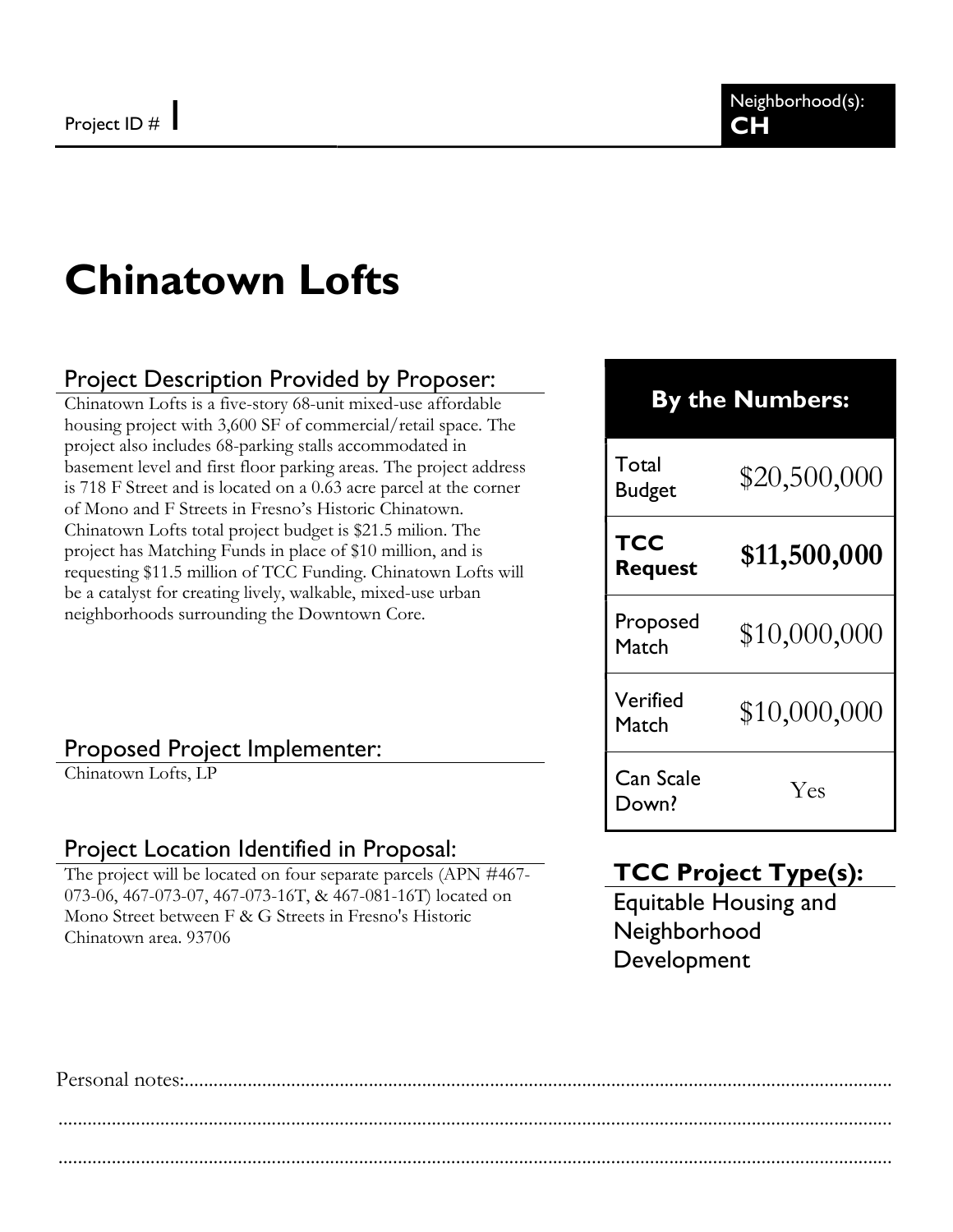# Chinatown Mixed-Use Project @ HSR West Entrance (Fresno Housing Authority)

### Project Description Provided by Proposer:

The proposed Chinatown project will be a high density, 4-story mixed-use development with 4,700 s.f. of ground floor retail space. The Chinatown project will have (56) affordable workforce housing units, and (1) manager's unit. The site consists of 0.60 acres of vacant land at 1101 F Street, Fresno, CA 93706 and is within one block of the proposed High Speed Rail Station and across the street from the proposed City Park. This project provides much needed affordable housing, encourages use of mass transit and pedestrian walkways, and provides new retail space to stimulate economic development.

#### Proposed Project Implementer:

Fresno Housing Authority

#### Project Location Identified in Proposal:

1101 F Street, Fresno, CA 93706 (Corner of F and Mariposa Streets)

# By the Numbers:

Total  $\frac{10 \text{ rad}}{322,835,130}$ 

**TCC** 

Can Scale

Request  $$10,791,042$ 

Proposed

 $Match$  \$11,087,519

Verified Match  $$11,087,519$ 

Down? Yes

### TCC Project Type(s):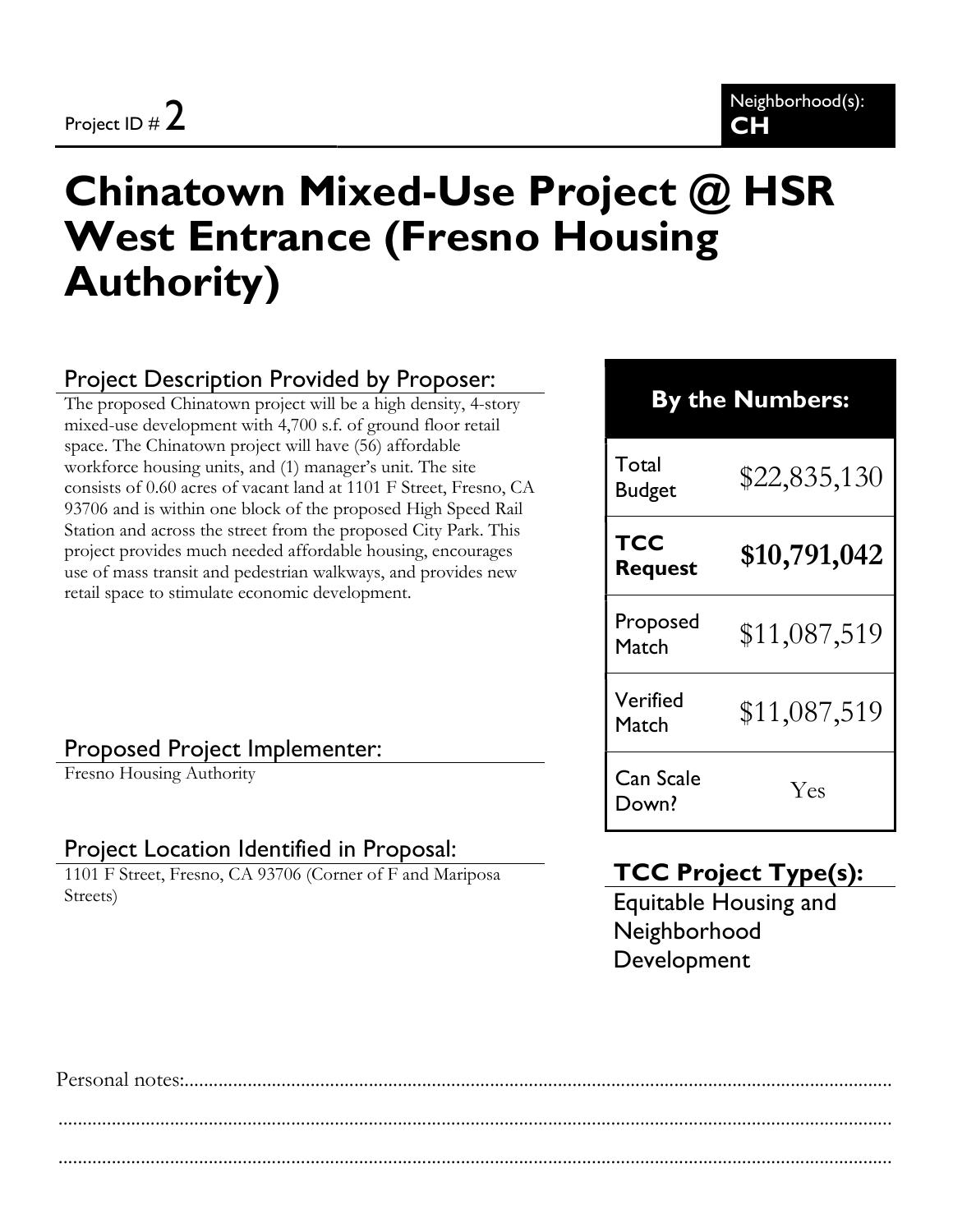# H Street Development

### Project Description Provided by Proposer:

We are doing mixed income housing development in downtown Fresno. We have submitted our site plan for review with the city of Fresno #D17-109. We are reserving 9 units, 20%, for affordable tenants meeting 50% AMI, with the remaining 80% being market rate. This 45-unit 4 story complex sits on the corner of H & Inyo and will have up to 9,000 sqft of ground floor retail. It will include roof top solar and electric charging stations. I have included a summary of other immunities below.

#### Proposed Project Implementer: TFS Investments LLC

# Project Location Identified in Proposal:

740-752 H St Fresno, CA 93721

### By the Numbers:

Total Budget  $$18,000,000$ 

**TCC** 

Request  $$4,250,000$ 

Proposed  $M_{\text{atch}}$  \$13,750,000

Verified Match  $$7,406,565$ 

Can Scale Down? Yes

# TCC Project Type(s):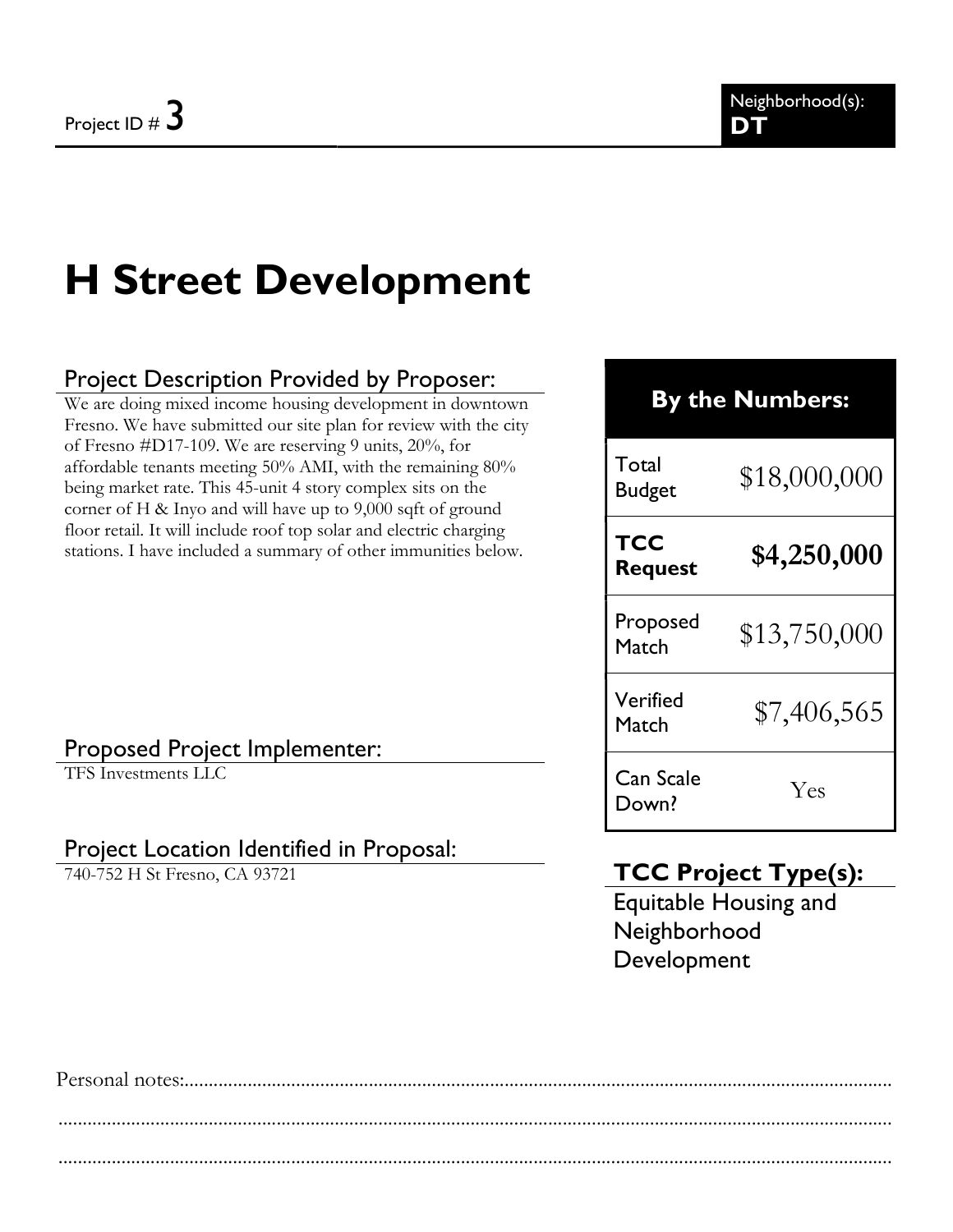# The Park at South Fulton

### Project Description Provided by Proposer:

The Park provides 52 units of moderate and 11 units of lowincome housing in a core redevelopment area in the City of Fresno; slated Grand Opening for fall 2019.The Park is located at the NWC of Fulton Street and Inyo Street Directly East of Grizzly Stadium Street and Transit improvements currently under construction and development include High Speed rail and Bus Rapid transit all within walking distance of the subject project. The project ask of \$1,925,000 million is from the TCC guidelines using a calculation of 11 of the 52 units at 50% AMI.

# By the Numbers:

Total Budget  $$17,269,179$ **TCC** Request  $$1,925,000$ Proposed  $Match$  \$13,739,276 Verified Match  $$13,739,276$ 

#### Proposed Project Implementer:

Noyan Frazier Capital LP

#### Project Location Identified in Proposal:

NWC of Inyo & Fulton Ave / 815.829 & 835 Fulton Mall, Fresno, CA 93721

# TCC Project Type(s):

Down? Yes

Can Scale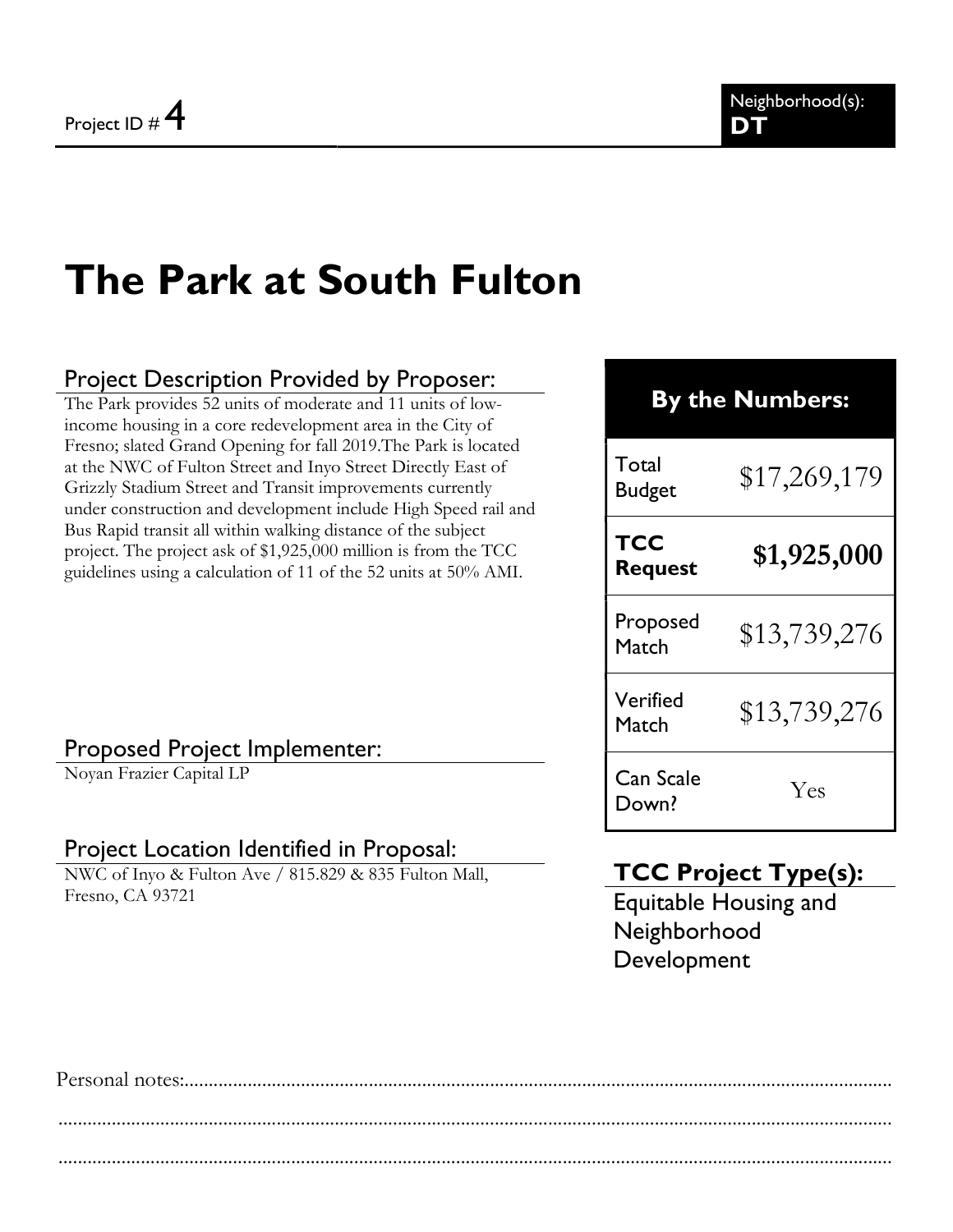# Hotel Fresno

### Project Description Provided by Proposer:

Rehabilitation of the historic Hotel Fresno building to Secretary Interior Standards. The Project will be mixed income/mixed use consisting of 79 apartment units (41 affordable and 38 market rate), 18,000sf of retail space, new parking structure, and infrastructure improvements. The Project will include GHG reductions and is walking distance from the HSR station and BRT lines. All TCCP site control and readiness requirements are satisfied.

#### Proposed Project Implementer:

APEC International, LLC

#### Project Location Identified in Proposal:

1241-1263 Broadway Plaza, Fresno CA 93721 (Broadway Plaza and "H" Street)

# By the Numbers:

Total Budget  $$30,957,714$ 

**TCC** 

Can Scale

Request  $$9,313,260$ 

Proposed  $P$ roposed  $$20,717,589$ 

Verified  $M_{\text{batch}}$  \$20,717,589

Lan Scale No<br>Down? No

### TCC Project Type(s):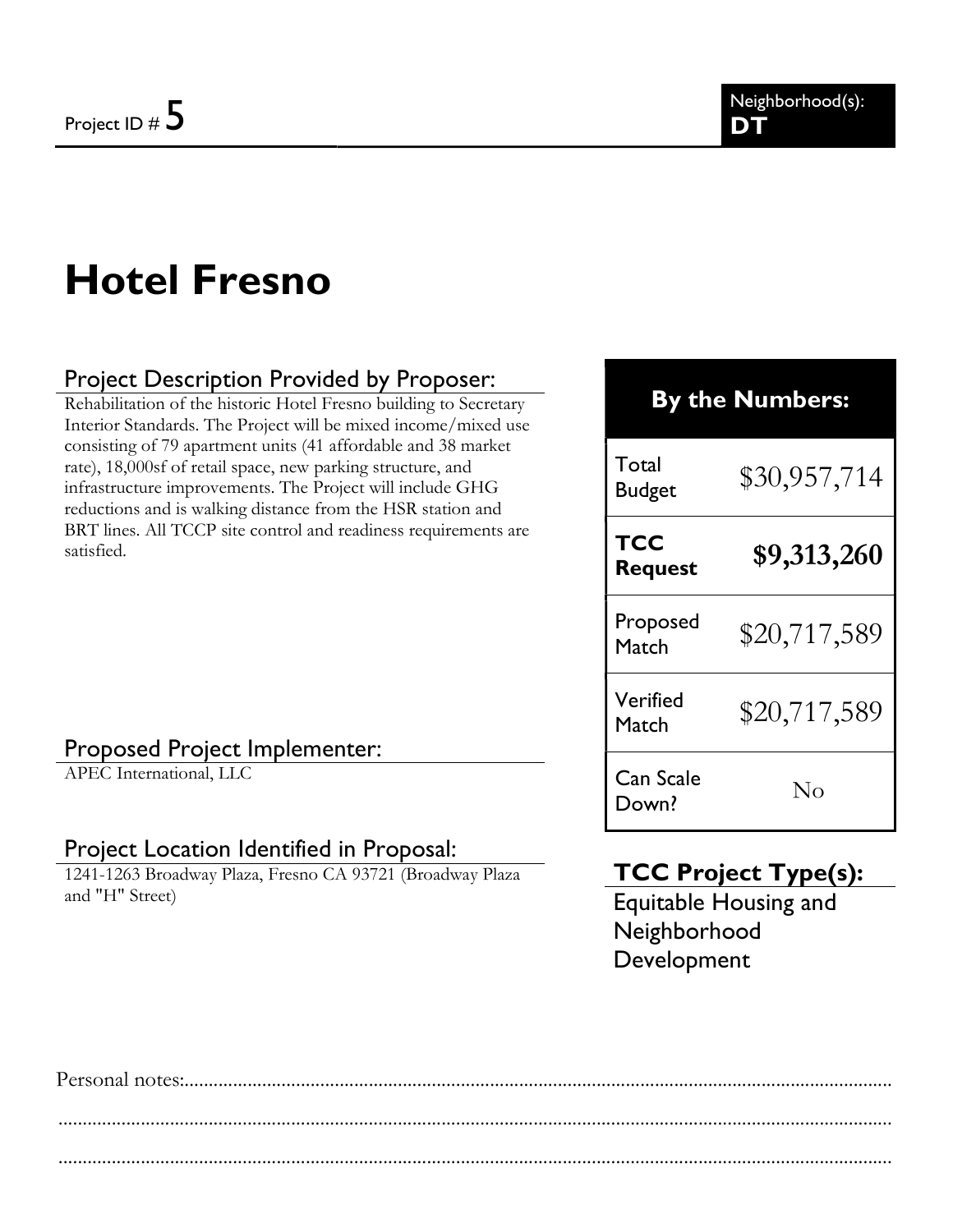# North Fulton Street Mixed-Use Project (Fresno Housing Authority)

# Project Description Provided by Proposer:

The proposed North Fulton Street project is a high density, 15 story mixed-use building with 9,000 s.f. of ground floor retail space, (126) affordable workforce housing units and (1) manager's unit. The site consists of 0.47 acres of currently underutilized land at 1331 Fulton Street, Fresno, CA 93721 and is within ½ mile of the proposed High Speed Rail Station and Bus Rapid Transit. This project provides much needed affordable housing directly on the recently revitalized Fulton Street, in close proximity to Downtown job centers, encourages use of mass transit and pedestrian walkways, and provides new retail space to stimulate economic development.

#### Proposed Project Implementer:

Fresno Housing Authority

#### Project Location Identified in Proposal:

1331 Fulton Mall, Fresno CA 93721 corner of Fulton St. & Tuolumne St.

| <b>By the Numbers:</b> |              |  |
|------------------------|--------------|--|
| Total<br><b>Budget</b> | \$60,000,000 |  |
| TCC<br><b>Request</b>  | \$23,058,431 |  |
| Proposed<br>Match      | \$31,793,013 |  |
| Verified<br>Match      | \$31,793,013 |  |
| Can Scale<br>Down?     | Nο           |  |

### TCC Project Type(s):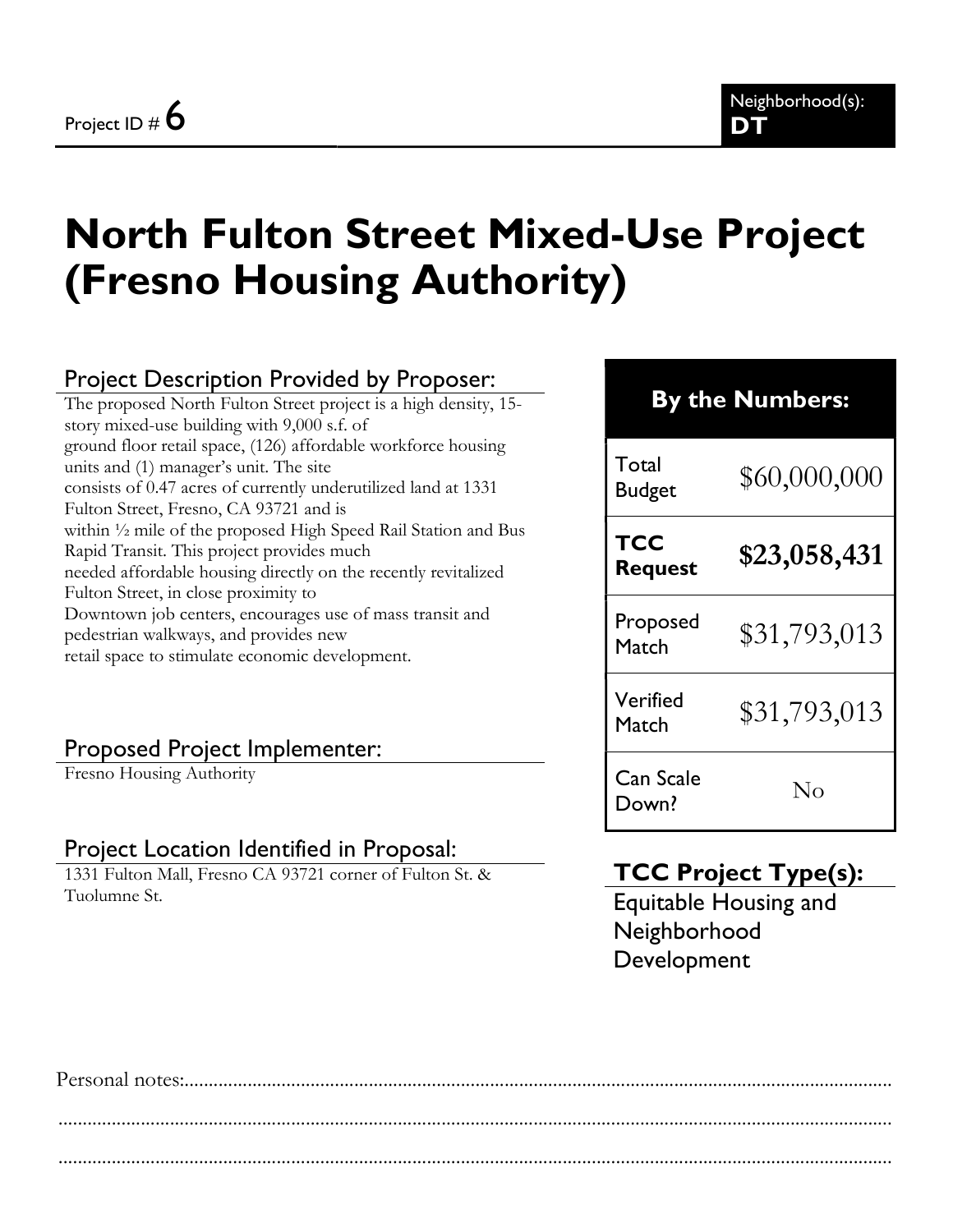# Van Ness Family Apartments

### Project Description Provided by Proposer:

Van Ness Family Apartments is a 70-unit multifamily development located at the corner of Van Ness Avenue and Stanislaus Street in downtown Fresno. It will be a three-story development with the ground floor consisting of approximately 15,000 square feet of commercial/retail uses and covered 70 parking spaces for the residents. The second and third floors will be residential units of 18 one-bedroom, 44 two-bedroom, and 8 three-bedroom. This development is scheduled to be 100% affordable with a mix of Area Median Income (AMI) from 60% to 30% AMI. The development has received land use approvals on June 20, 2016 along with environmental clearances. It was heard at the Fulton Lowell Committee Review panel on February 22, 2016. It is ready to start development immediately.

#### Proposed Project Implementer:

Dominus Consortium, LLC

#### Project Location Identified in Proposal:

northeast corner of Van Ness Avenue and Stanislaus Street

### By the Numbers:

| Total<br><b>Budget</b> | \$21,621,791 |
|------------------------|--------------|
| TCC<br><b>Request</b>  | \$11,150,000 |
| Proposed<br>Match      | \$10,471,791 |
| Verified<br>Match      | \$11,334,445 |
| Can Scale<br>Down?     | Nο           |

### TCC Project Type(s):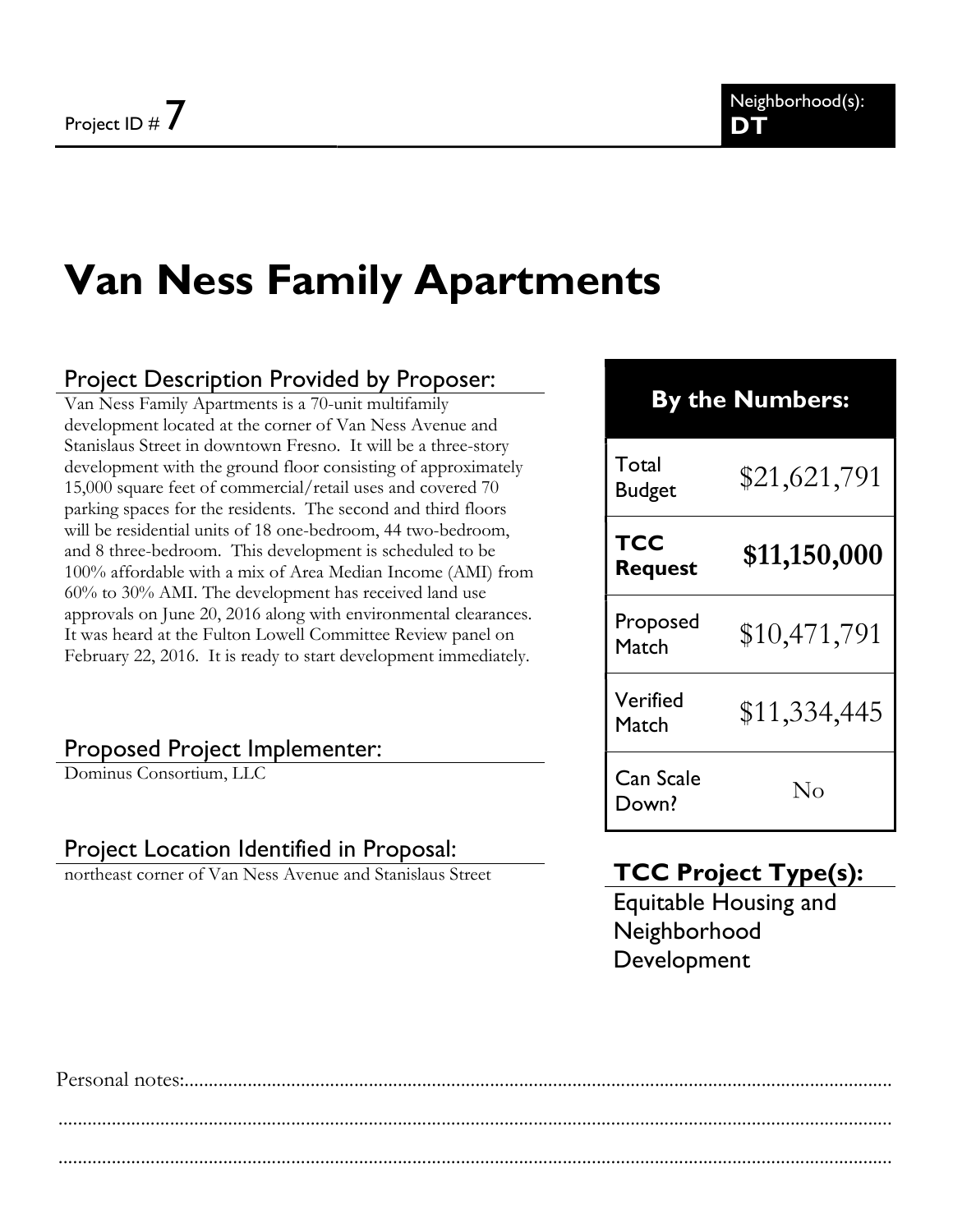# California High-Speed Rail Mixed-Use Development

### Project Description Provided by Proposer:

The CAHSR Authority proposes a mixed-use, mid-rise development, with 275 housing units (55 affordable) above, and 22,000 square feet of community-serving retail/restaurant or store on the ground floor. HSR sustainability standards ensure development will have zero net energy (produce at least as much energy as used), treat water onsite, and construct with minimal GHG and particulate impacts. HSR will hire and train local employees, with a minimum 30% DBE goal. The Authority offers one of two sites (TBD by local process) for local match for the development (1309 H Street or 1901 Mariposa Street).

#### Proposed Project Implementer:

California High-Speed Rail Authority

#### Project Location Identified in Proposal:

Project will be at one of three locations that are, or will soon be, owned by the Authority. We offer three locations to allow the marketplace and community to help identify the most desirable, and marketable. The first location is at the southwest intersection of H Street and Tuolumne St (APN 46504033ST). The second location is at the southeast corner of Tuolumne St and Broadway St (APNs 46620650T & 4660651T). The third location is at the southeast corner of Fresno St and Broadway St

# By the Numbers: Total  $\frac{10}{4}$   $\frac{10}{4}$   $\frac{10}{4}$   $\frac{10}{4}$   $\frac{10}{4}$   $\frac{10}{4}$   $\frac{10}{4}$   $\frac{10}{4}$   $\frac{10}{4}$ **TCC** Request  $$24,000,000$ Proposed Match \$0 Verified  $M_{\text{atch}}$  \$4,700,000 Can Scale Down? Yes

# TCC Project Type(s):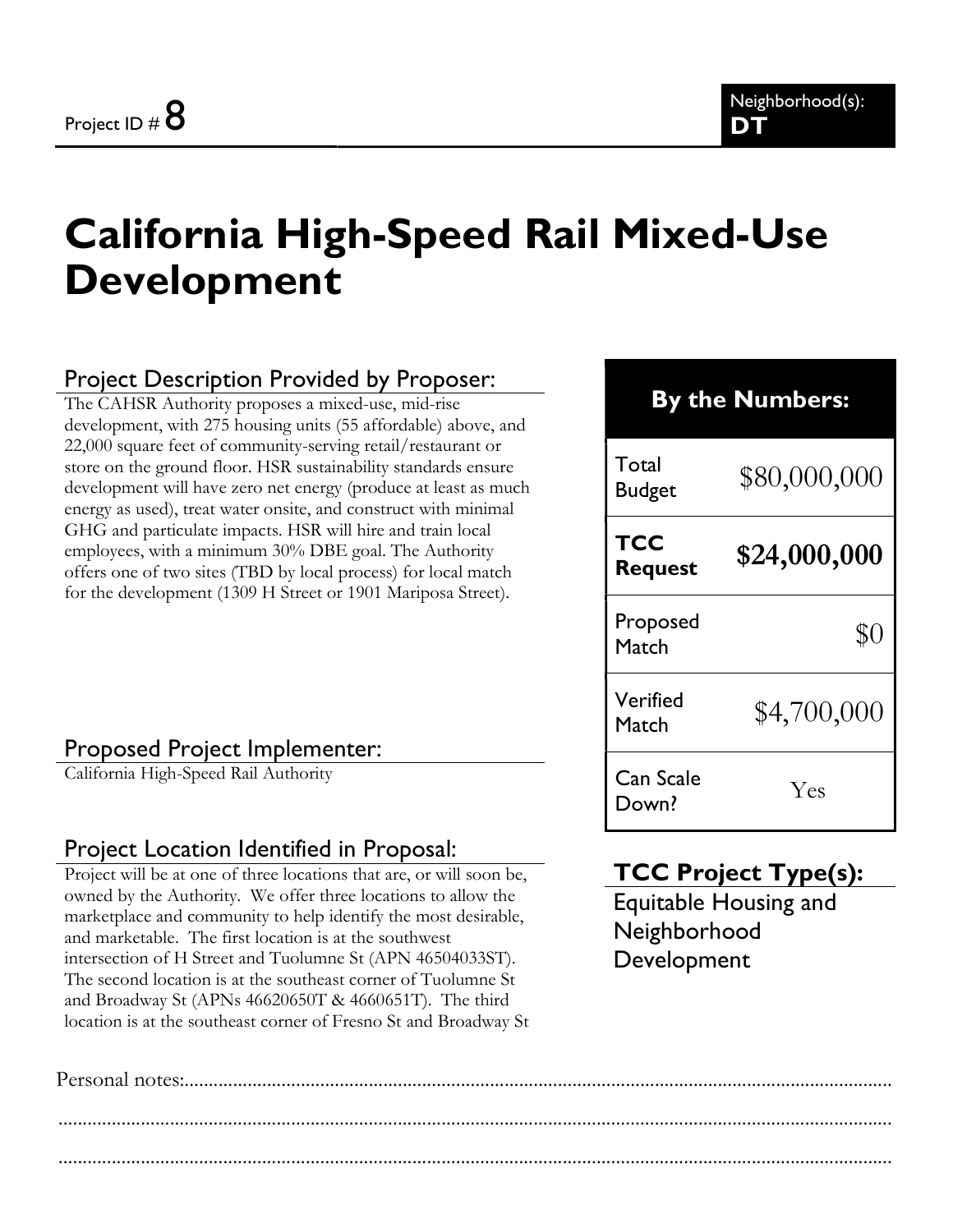# West Fresno Magnet Core Workforce **Housing**

### Project Description Provided by Proposer:

The West Fresno Magnet Core Workforce Housing development includes 106 units of sustainable 1-, 2-, and 3 bedroom residential apartments located within the epicenter of the new Southwest Fresno Specific Plan along Walnut Avenue just south of East Church Avenue. Future community connectivity will include direct adjacency to neighborhood serving retail and commercial space, public open space and a new City College satellite campus. All of these symbiotic uses within the Magnet Core will be woven together with improvements in walking paths, bike paths, public transportation and other investment in public infrastructure that will reduce greenhouse gas emissions and bring enduring value to Southwest Fresno.

#### Proposed Project Implementer:

The Richman Group, Tableau Development Co., TFS Investments, West Fresno Community Development Corporation

#### Project Location Identified in Proposal:

2423-2461 S. Walnut Avenue mid-block between E. Church Avenue and E. Grove Avenue in West Fresno in 93706 zip code. The consists of APNs 479-050-01, 06, 08 and consists of approximately 5 acres

# By the Numbers:

| Total<br>Budget       | \$28,177,683 |
|-----------------------|--------------|
| TCC<br><b>Request</b> | \$14,719,649 |
| Proposed<br>Match     | \$13,458,034 |
| Verified<br>Match     | \$13,458,034 |
| Can Scale<br>Down?    | Yes          |

### TCC Project Type(s):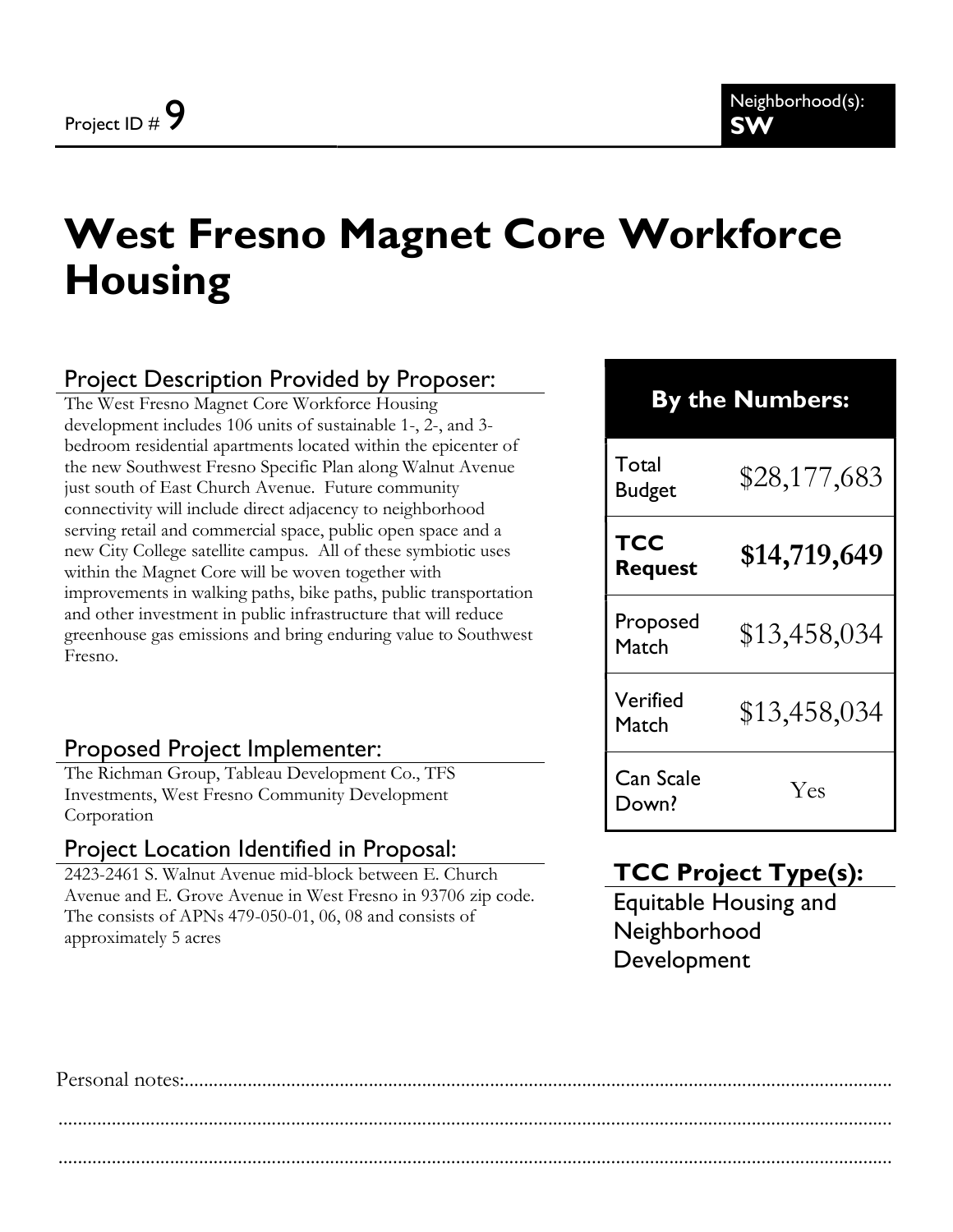# Kings View Manor Acquisition/Rehabilitation

### Project Description Provided by Proposer:

Kings View Manor is a 106-unit multifamily development located at the corner of Annadale Avenue and Martin Luther King Jr. Boulevard in southwest Fresno. It is an existing  $100\%$ affordable senior development that was constructed in 1993. It consists of 56 one-bedroom and 50 two-bedroom units. It will be acquired and rehabilitation conducted to the overall development for improvements in energy efficiency, water efficiency, and improved transit access. This will development will continue to provide safe affordable housing to one of the most vulnerable population, seniors if it is funded.

#### Proposed Project Implementer:

Dominus Consortium, LLC

#### Project Location Identified in Proposal:

949 E. Annadale Avenue, Fresno CA 93706

### By the Numbers:

| Total<br><b>Budget</b> | \$12,000,000 |
|------------------------|--------------|
| TCC<br><b>Request</b>  | \$6,000,000  |
| Proposed<br>Match      | \$6,000,000  |
| Verified<br>Match      | \$6,000,000  |
| Can Scale<br>Down?     | Nο           |

### TCC Project Type(s):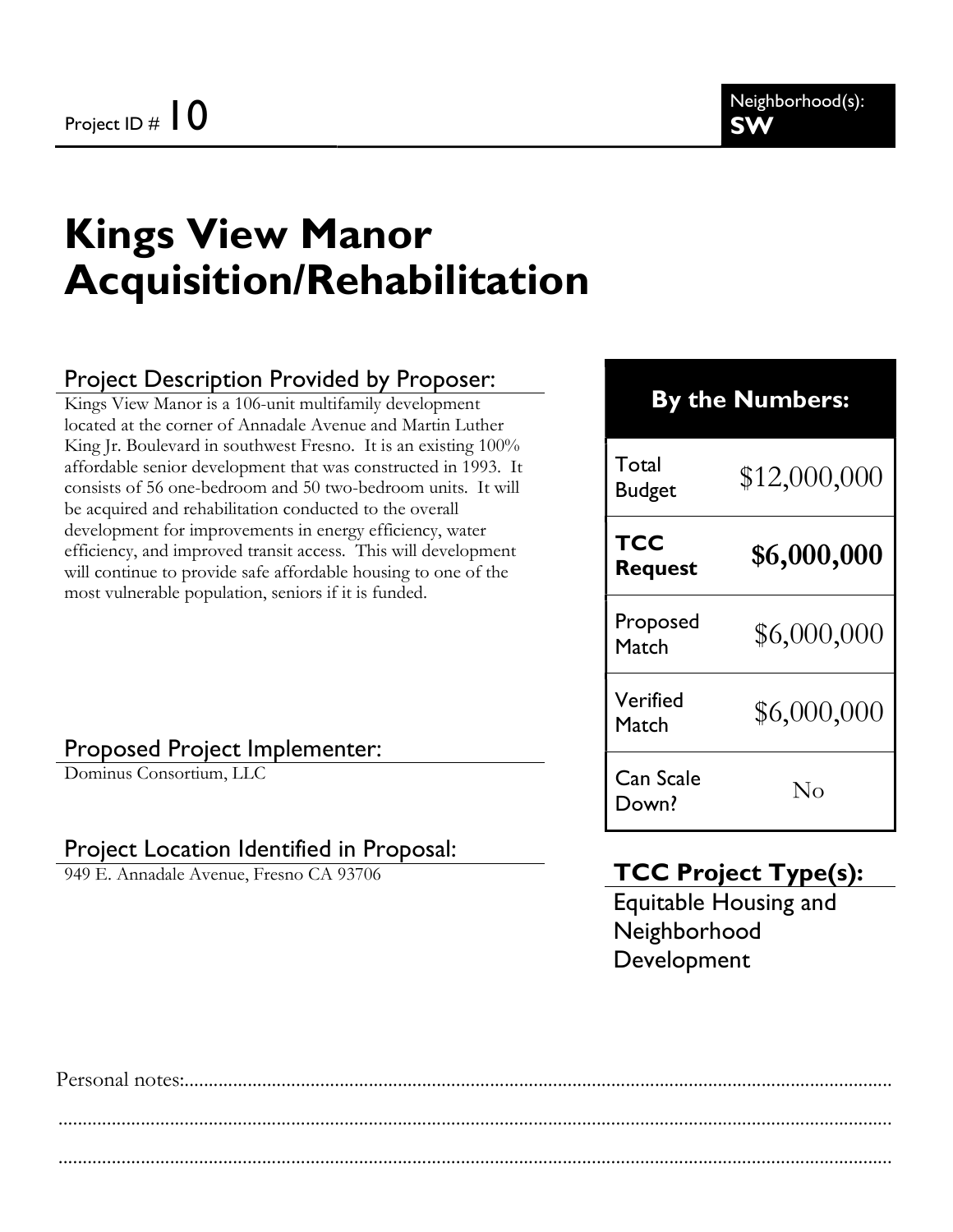# Chinatown PBID

### Project Description Provided by Proposer:

The project is to pursue a Property and Business Improvement District, a Business Improvement District and/or other types of assessment district for long-term, sustainable funding of day to day revitalization, maintenance and improvements. This proposal is to bring leverage only.

#### Proposed Project Implementer:

Downtown Fresno Partnership

#### Project Location Identified in Proposal:

93706 Ventura Blvd to Stanislaus Street, Union Pacific Railroad Tracks (east of G Street) to CA Highway 99

#### By the Numbers:

Total  $\frac{10 \text{au}}{875,000}$ **TCC**  $\begin{array}{c} \text{R} \\ \text{Request} \end{array}$ \$0 Proposed Match \$75,000 Verified verilied \$75,000 Can Scale Lan Scale Yes<br>Down? Yes

#### TCC Project Type(s):

High Quality Job Creation and Local Economic Development - LEVERAGE **ONLY**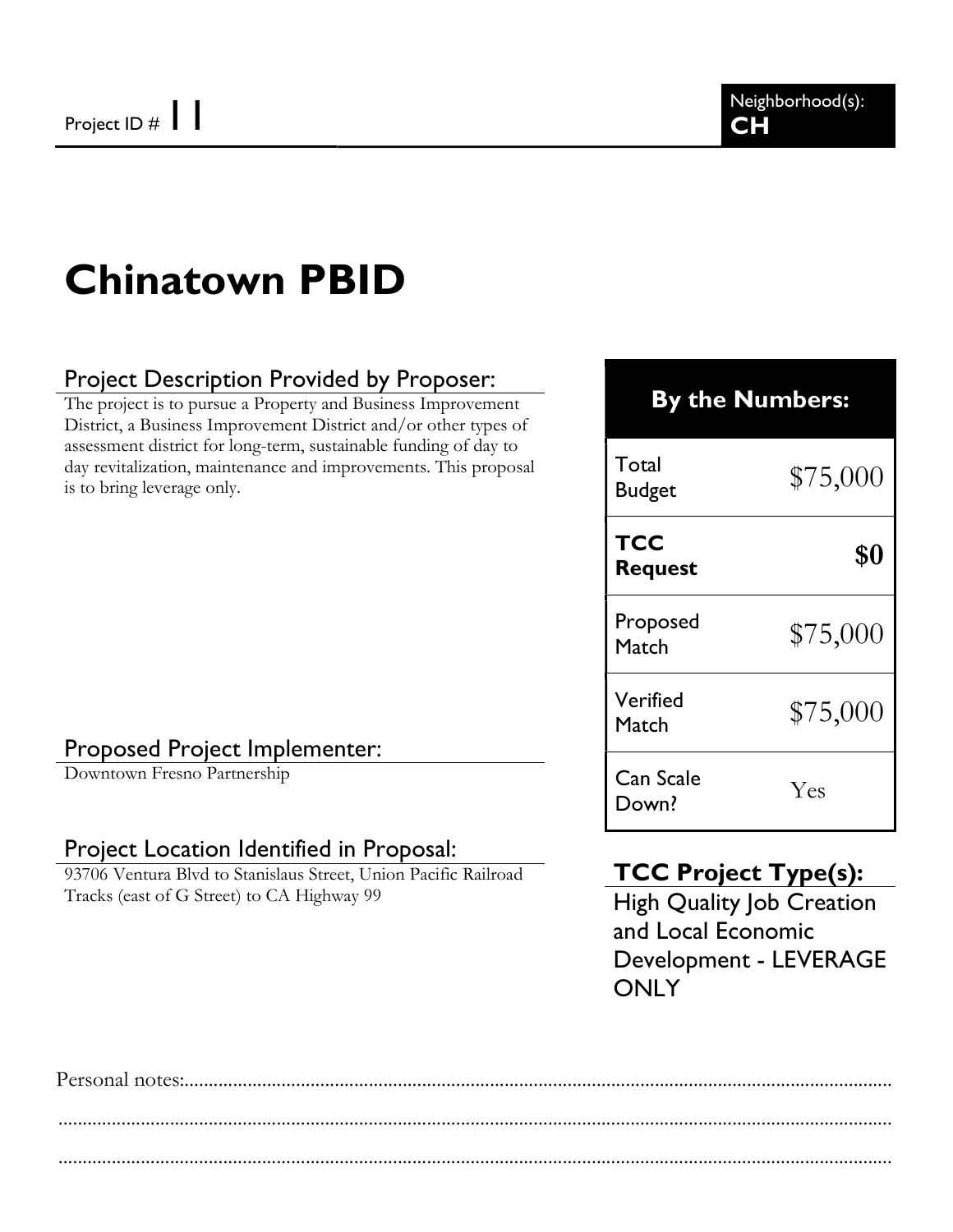# EOC Partnership for Energy savings and GHG reductions in SW Fresno

#### Project Description Provided by Proposer:

Fresno EOC will partner with SW Fresno entrepreneurs to install weatherization, solar, and other energy-saving measures on the homes of 100 SW Fresno residents. 50 of these residents, or others residing in SW Fresno, will be awarded rebates to acquire EV's. Combined, these initiatives will result in major savings, reduced GHG emissions, and vastly improved health. A job training strategy will prepare local residents for high paying energy employment through job readiness and paid on-the-job training on energy crews operating in SW Fresno. Small business loan funds to support SW Fresno entrepreneurs will be provided through other GHG reduction funds.

#### By the Numbers:

Total  $\frac{10 \text{au}}{83,400,000}$ **TCC** Request  $$2,600,000$ Proposed Match \$800,000 Verified Match \$580,000 Can Scale Down? Yes

#### Proposed Project Implementer:

Fresno Economic Opportunities Commission (Fresno EOC)

#### Project Location Identified in Proposal:

The project is bounded by California, Church, Martin Luther King, and Jensen Avenues. It features the developments planned for the Martin Luther King Activity Center – Fresno City College campus and the mixed-use developments of the Frazier and Hall groups.

### TCC Project Type(s):

Low Income Weatherization Program/Local Economic Development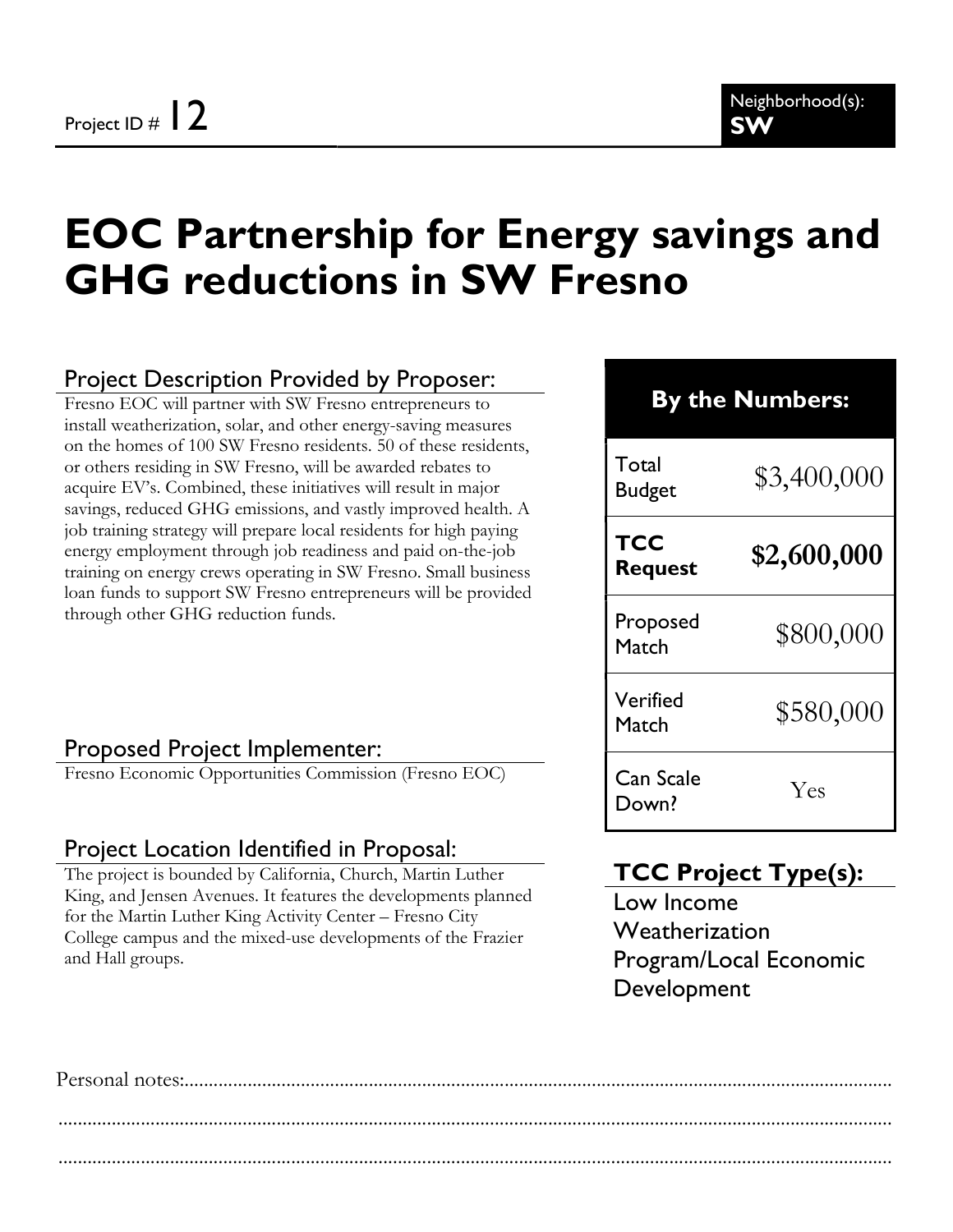# GRID Alternatives Solar Renewable Energy Project

#### Project Description Provided by Proposer:

The Solar Renewable Energy Project collaborative involves GRID Alternatives, Fresno Housing Authority, Stone Soup Fresno, and Fresno Center for New Americans. It installs up to 500 kilowatts of single family and multifamily solar throughout TCC's targeted area. Thr project is scalable \$1.6 to \$2.3 million. Beneficiaries are low-income families falling between 80% AMI, it reduces greenhouse gases by 9,572 tons, saves families \$20.5 milion in energy costs over 20 years, and trains 200 individuals for jobs in solar. It also improves air quality and provides direct economic benefit for West Fresno families. Partners have \$1,017,000.00 in matching revenue.

#### Proposed Project Implementer:

GRID Alternatives Central Valley

#### Project Location Identified in Proposal:

93706

# By the Numbers: Total  $\frac{10 \text{au}}{82,900,000}$ **TCC** Request  $$1,300,000$ Proposed Proposed \$943,000 Verified  $\frac{\text{Ver} \cdot \text{Meter}}{\text{Match}}$  \$1,017,000 Can Scale Down? Yes

# TCC Project Type(s):

Low-income Single-Family Energy Efficiency and Solar Photovoltaics Program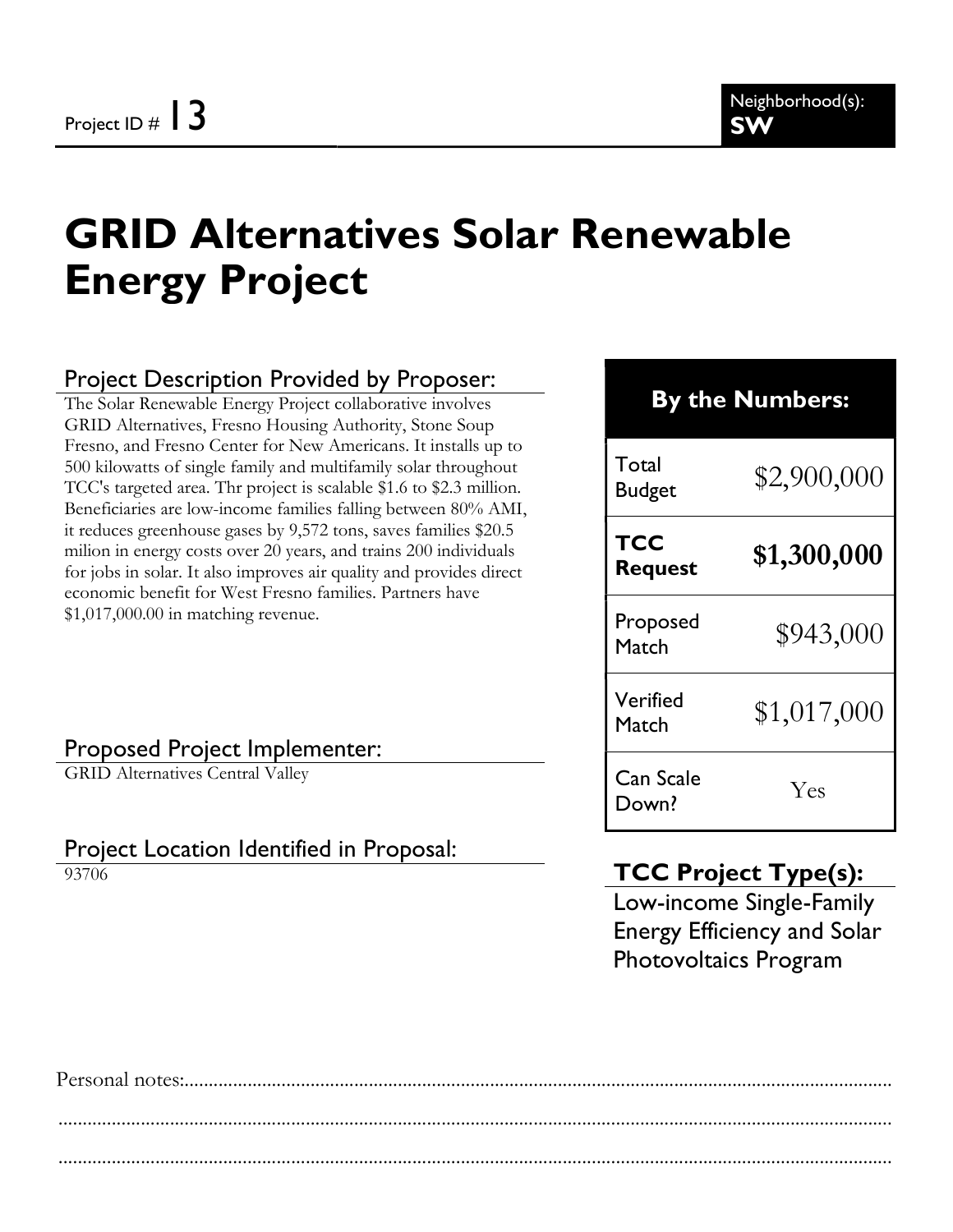# Weatherize 100 home and Install Solar Panels on 35 homes in Southwest Fresno

### Project Description Provided by Proposer:

We will weatherize 100 homes and install solar panels on 35 homes within the 93706 zip code. Weatherization may include the following - Smart Thermostats, Low Flow Faucets, Low Flow Shower Heads, Water Heater Blankets, Ceiling Fans, Whole House Fans and Solar Powered Water Heater. Solar Panels may include 8 Solaredge panels per home.Total homes retrofitted will be 135. A "lottery" type system may be used to narrow applicant field. Income levels will be used to determine final eligibility. We hereby propose to furnish all materials and perform all necessary labor for the completion of work, which includes 1 year warranty.

#### Proposed Project Implementer:

GHS Govans Construction

#### Project Location Identified in Proposal:

Southwest Fresno and China Town

### TCC Project Type(s):

Low-income Single-Family Energy Efficiency and Solar Photovoltaics Program

| <b>By the Numbers:</b> |           |
|------------------------|-----------|
| Total<br><b>Budget</b> | \$887,596 |
| TCC<br><b>Request</b>  | \$673,855 |
| Proposed<br>Match      | \$213,741 |
| Verified<br>Match      | \$0       |
| Can Scale<br>Down?     | Yes       |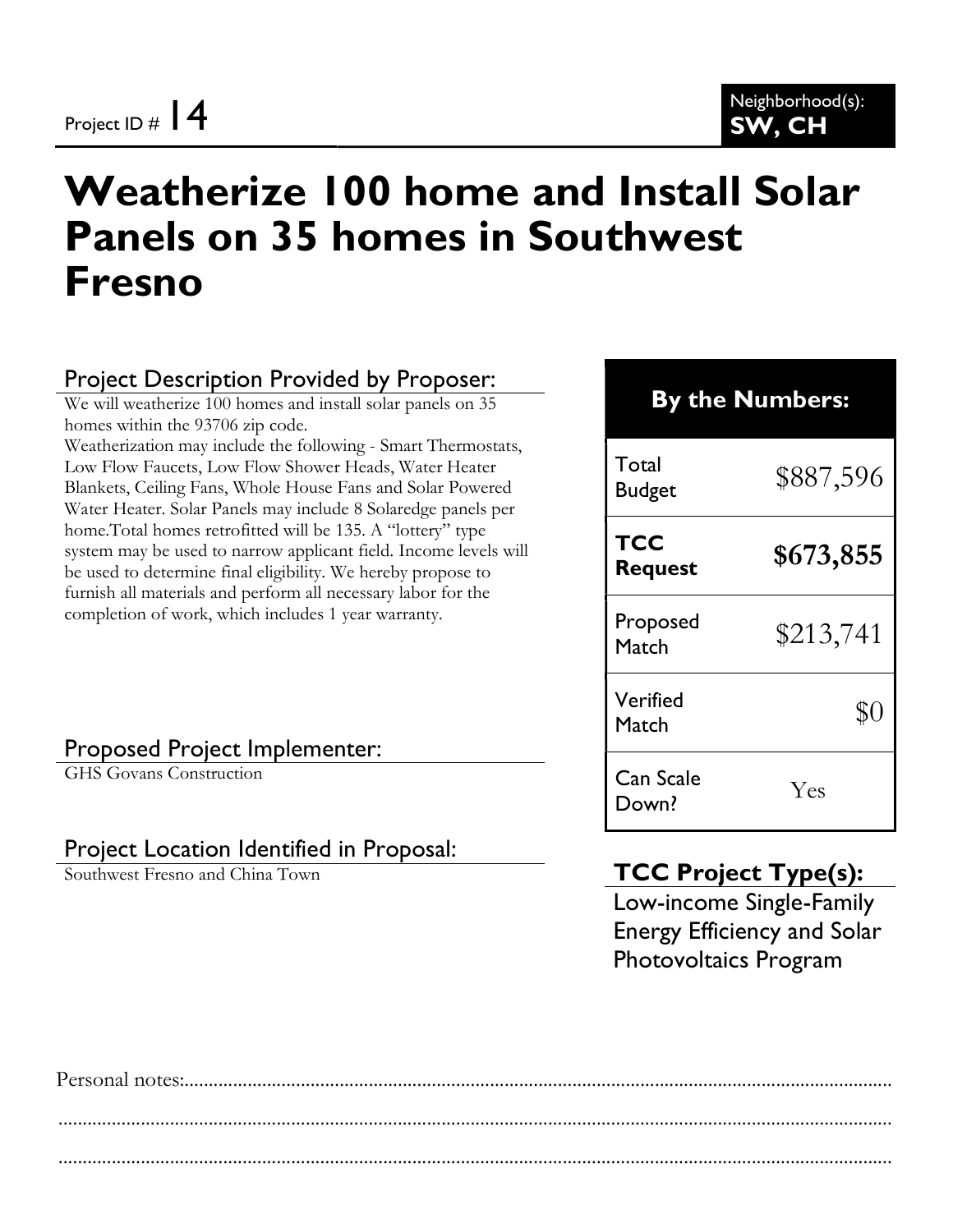# SW Fresno Green Trails and Cycle Paths Initiative

### Project Description Provided by Proposer:

The SW Fresno Green Trails initiative proposes Class I and Class IV bike trails and cycle tracks interconnecting TCC projects, schools, parks and public transportation in Southwest Fresno. This bicycle network provides save opportunities for walking and biking, increases interconnectivity, and contributes to ATV miles traveled. These green corridors benefit plan area residents, increase tree canopy, reduce heat island effect, increase air quality and reduce GHG. A bicycle education program will increase usage and safety of the trail system. Workforce development for construction, landscaping and maintenance that prepare community residents for careers and community service is included in the proposal.

#### Proposed Project Implementer:

City of Fresno, USGBC-CC, VOICE

#### Project Location Identified in Proposal:

Trails and Class IV bike lanes throughout SW - specific segments **TBD** 

# By the Numbers:

Total  $\frac{10 \text{au}}{1000}$  \$5,000,000 **TCC** Request  $$5,000,000$ Proposed Match \$0 Verified Match \$0 Can Scale Down? Yes

### TCC Project Type(s):

Transit Acces and Mobility, Urban Greening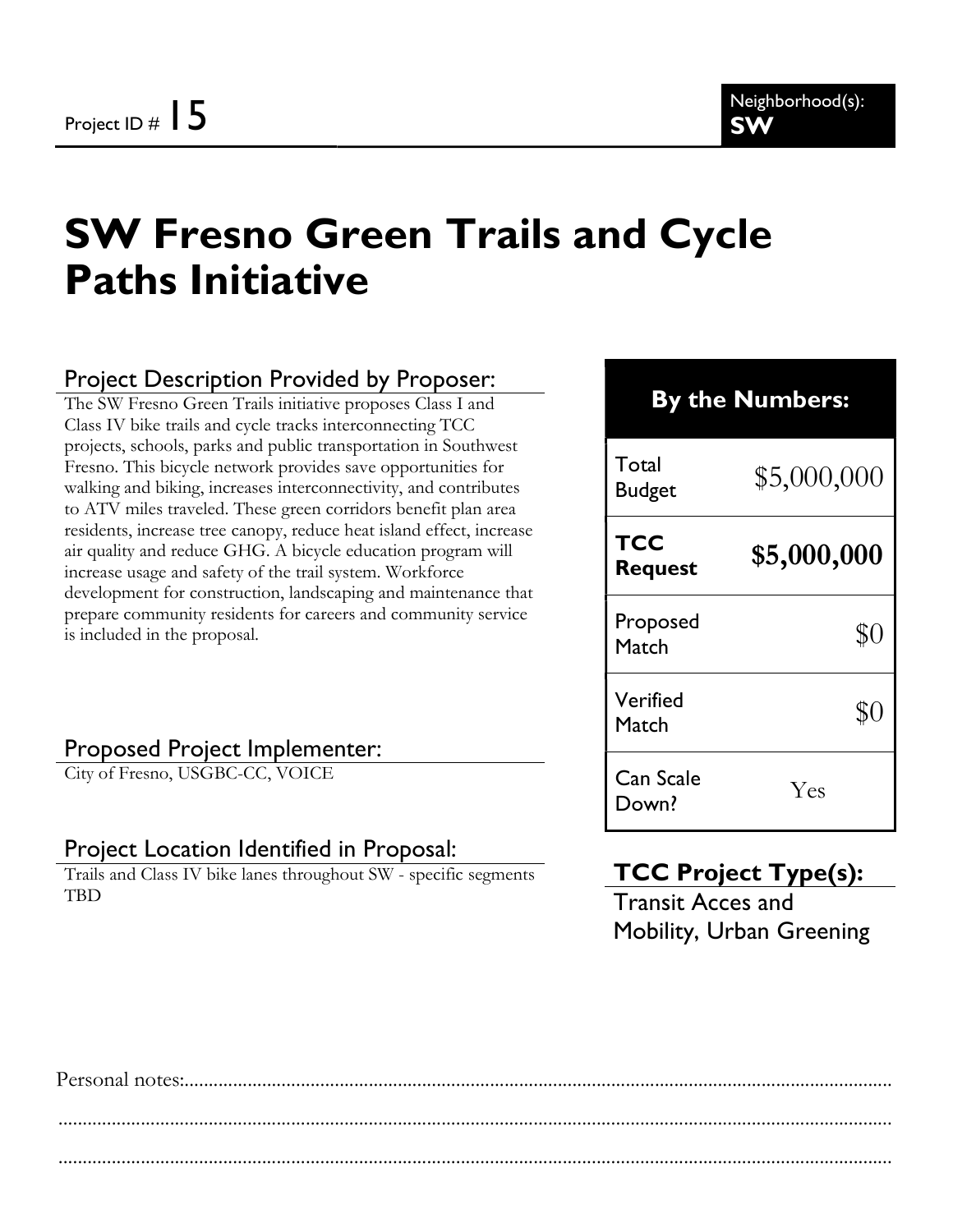# Chinatown Active Transportation Project

### Project Description Provided by Proposer:

The Chinatown Active Transportation project will install improvements to paved pedestrian facilities, encouraging greater active transportation throughout the area. Proposed improvements on F street from Fresno to Ventura include: partial sidewalk reconstruction, pavement of existing bulbouts, lighting improvements and reconfiguration of on-street parking. Proposed improvements on Kern Street from G to E street include: pavement of existing bulbouts, lighting improvements and reconfiguration of on-street parking. Proposed improvements on Mariposa from E to G Street include: partial sidewalk reconstruction and conversion to monolithic sidewalk, sidewalk gap fill between G and F, and lighting improvements.

#### Proposed Project Implementer:

City of Fresno

#### Project Location Identified in Proposal:

The Chinatown Active Transportation project is located in Chinatown, within the 93706 zip code. Active Transportation improvements are located on F Street from Fresno to Ventura; Kern Street from G to E Street; and Mariposa from E to G Street.

# By the Numbers: Total Budget  $$3,668,000$ **TCC** Request  $$3,668,000$ Proposed Match \$0 Verified Match \$0 Can Scale Down? Yes

# TCC Project Type(s):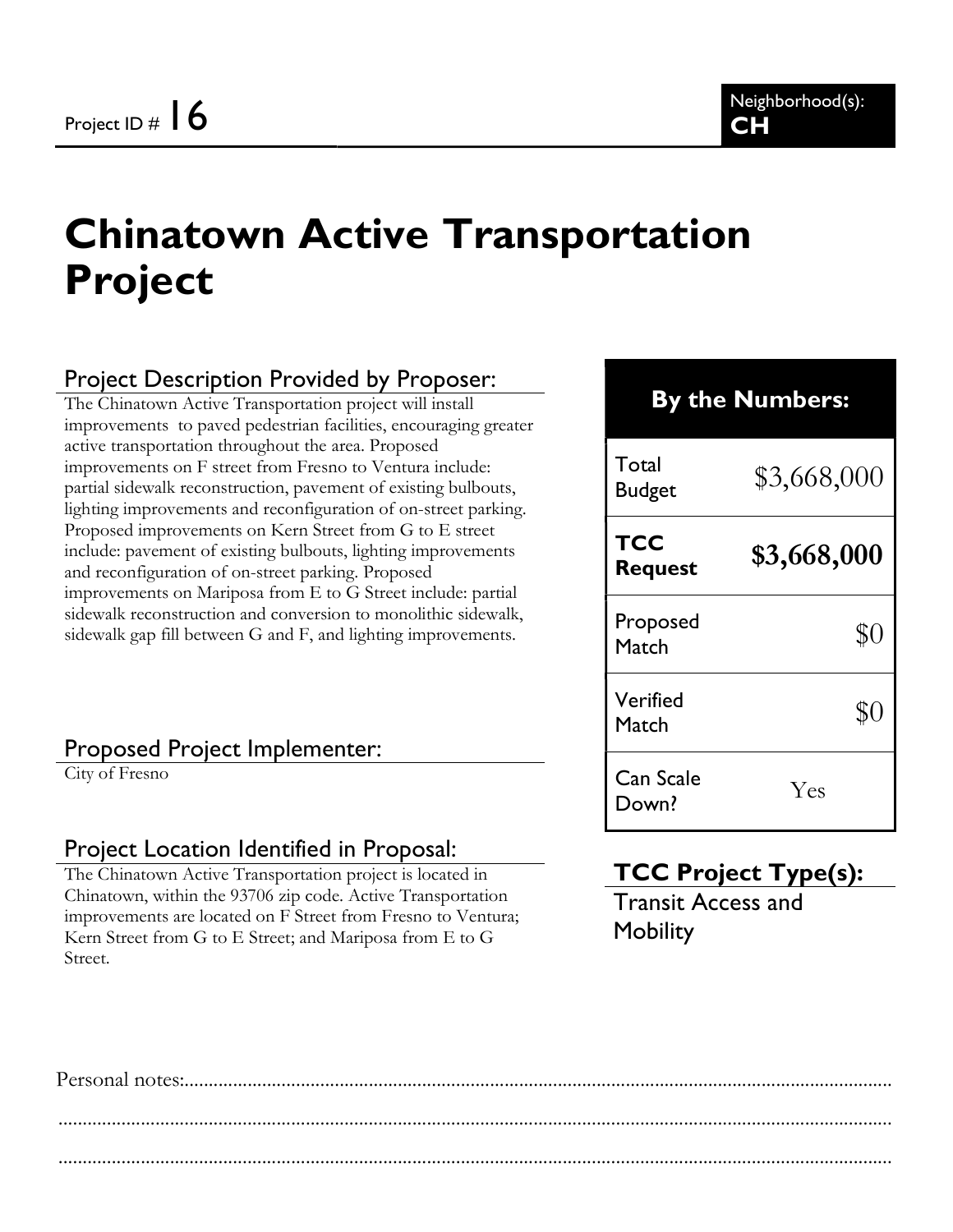# High Speed Rail Station Area Complete Streets Connectivity Project

#### Project Description Provided by Proposer:

This project would reconnect Broadway and Merced as complete streets, increasing multimodal connectivity to the High Speed Rail Station Area. Complete streets reconnections would occur on: Broadway between Mariposa and Tuolumne, Merced Street from H Street to Congo Alley, and H Street approximately 275' East of Merced Street in Downtown Fresno. The current configuration is a broken link in the downtown street grid that creates wayfinding challenges for pedestrians and cyclists navigating the High Speed Rail Station Area. Proposed improvements include sidewalk, lighting, landscaping and equipment upgrades to support multimodal travel.

#### Proposed Project Implementer:

City of Fresno

#### Project Location Identified in Proposal:

The project is located on Broadway Street from Mariposa to Tuolumne in the 93721 zip code in Downtown Fresno.

# By the Numbers:

Total  $\frac{10 \text{au}}{87,600,000}$ TCC Request  $$7,600,000$ Proposed Match \$0 Verified verified  $$0$ <br>Match  $$0$ Can Scale Down? Yes

# TCC Project Type(s):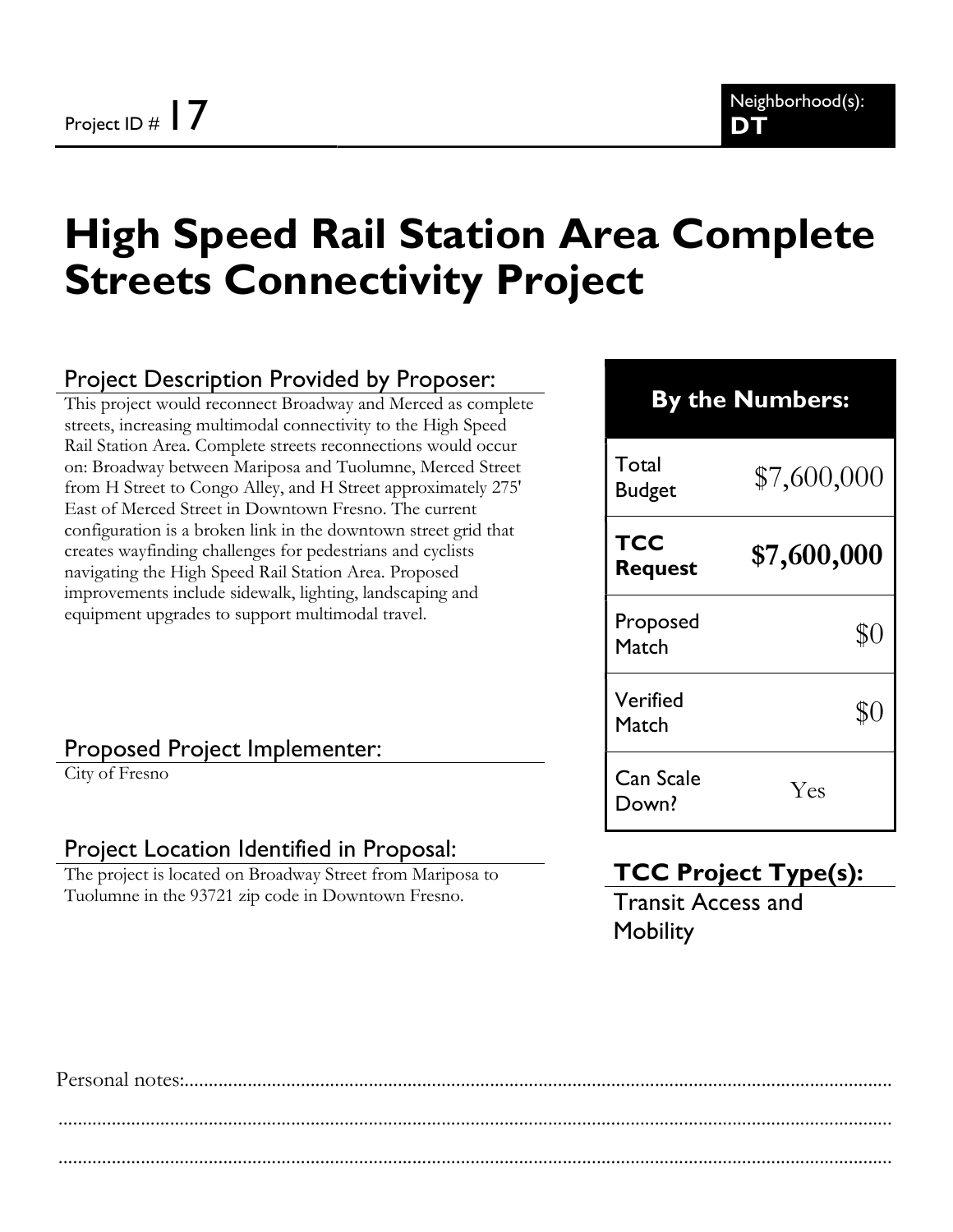# H Complete Street

### Project Description Provided by Proposer:

This H Street Complete Streets Project would create approximately 1.4 miles of complete streets on H Street from Divisadero to Ventura, which is a vital corridor connecting Southwest Fresno to Chinatown, the High Speed Rail Station Area and Downtown Fresno. Proposed improvements include sidewalks, curb ramps, traffic signal equipment, trees, lighting, and class II bike lanes.

#### Proposed Project Implementer:

City of Fresno

#### Project Location Identified in Proposal:

The project is located on H Street from Ventura to Divisadero in the 93721 zip code in Downtown Fresno, adjacent to Chinatown.

### By the Numbers:

Total Budget  $$7,800,000$ 

**TCC** 

Request  $$7,800,000$ 

Proposed Match \$0 Verified Match \$0 Can Scale

Down? Yes

# TCC Project Type(s):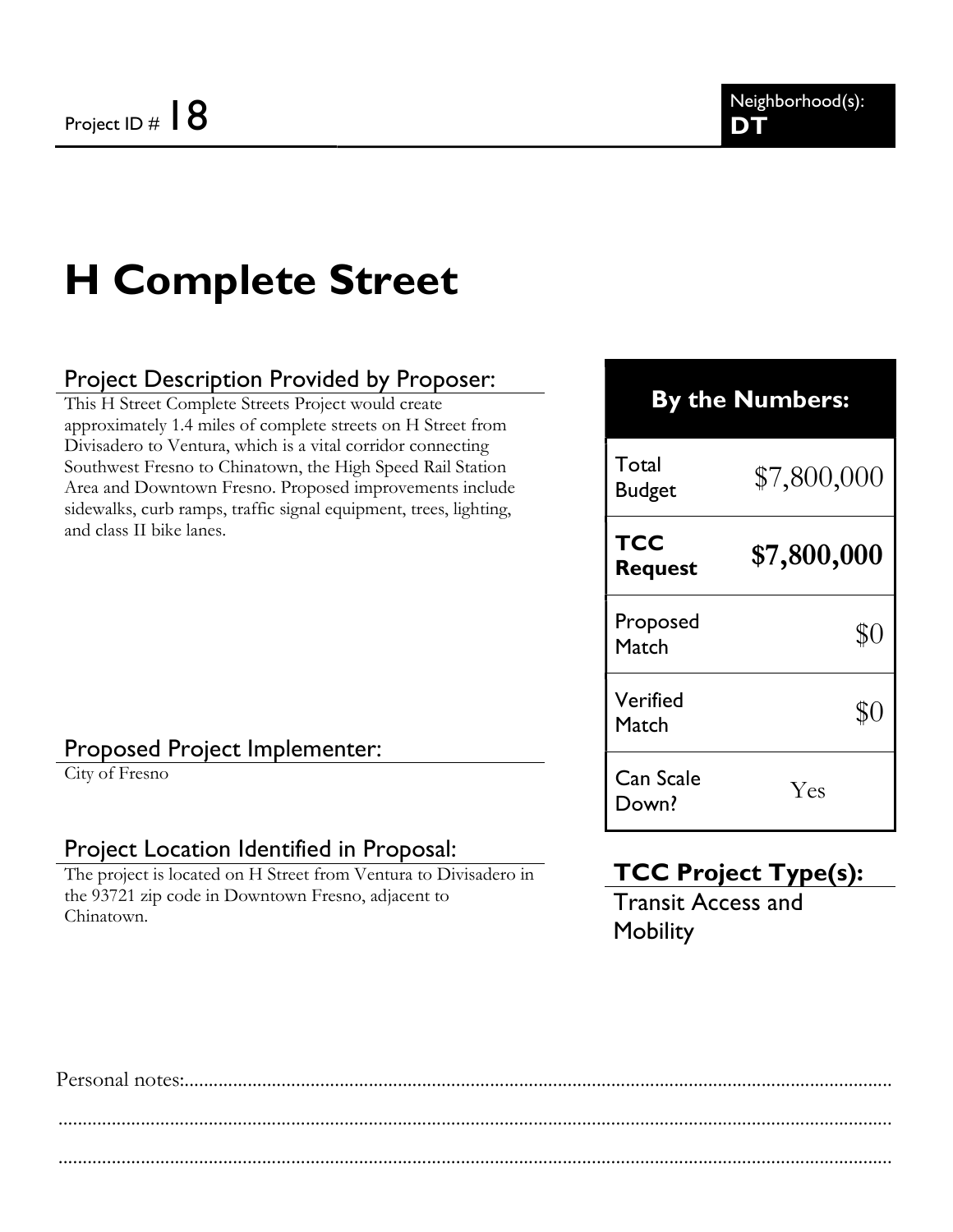# Clean Shared Mobility Network

### Project Description Provided by Proposer:

The project includes the following low- or no-cost services throughout the project area: An EV carsharing program for checking out cars hourly; A volunteer driver program providing electric vehicle rides to underserved residents; Electric vanpools for accessing employment centers; An electric bikeshare program for checking out bikes. The electric bike sharing service will incorporate "dockless" technology, but will be clustered around 15-20 hubs in the TCC project area (sites TBD). Local organizations will own the 42 electric vehicles and chargers over the long-term in order to keep assets in the community. The services will be operated out of the proposed Transportation Innovation Center (TIC), a hub designed to create jobs and increase transportation options through technology and innovation. The TIC will be located in the Santa Fe Depot at 2650 Tulare St

#### Proposed Project Implementer:

Fresno Metro Black Chamber of Commerce in collaboration w/ the Steering Committee of the Clean Shared Mobility Network, incl. Fresno Housing Auth. and three non-profit organizations.

#### Project Location Identified in Proposal:

The first component is a network of shared electric cars and bicycles, and associated charging infrastructure, distributed throughout the project area, including approx. ten EV carshare hubs. Final sites will be chosen in consultation with the Steering Committee and other stakeholders. Sites where owners have indicated commitment include Bitwise, Arte Americas, Central Fish, and multiple Housing Authority sites. The TIC will be located in the Santa Fe Depot at 2650 Tulare St.

# By the Numbers: Total  $\frac{10 \text{ rad}}{89,700,405}$ TCC Request  $$7,407,505$ Proposed  $Match$  \$2,292,900 Verified  $\frac{1}{2}$   $\frac{1}{2}$   $\frac{2}{2}$ ,  $\frac{292}{2}$ ,  $\frac{900}{2}$ Can Scale Down? Yes

# TCC Project Type(s):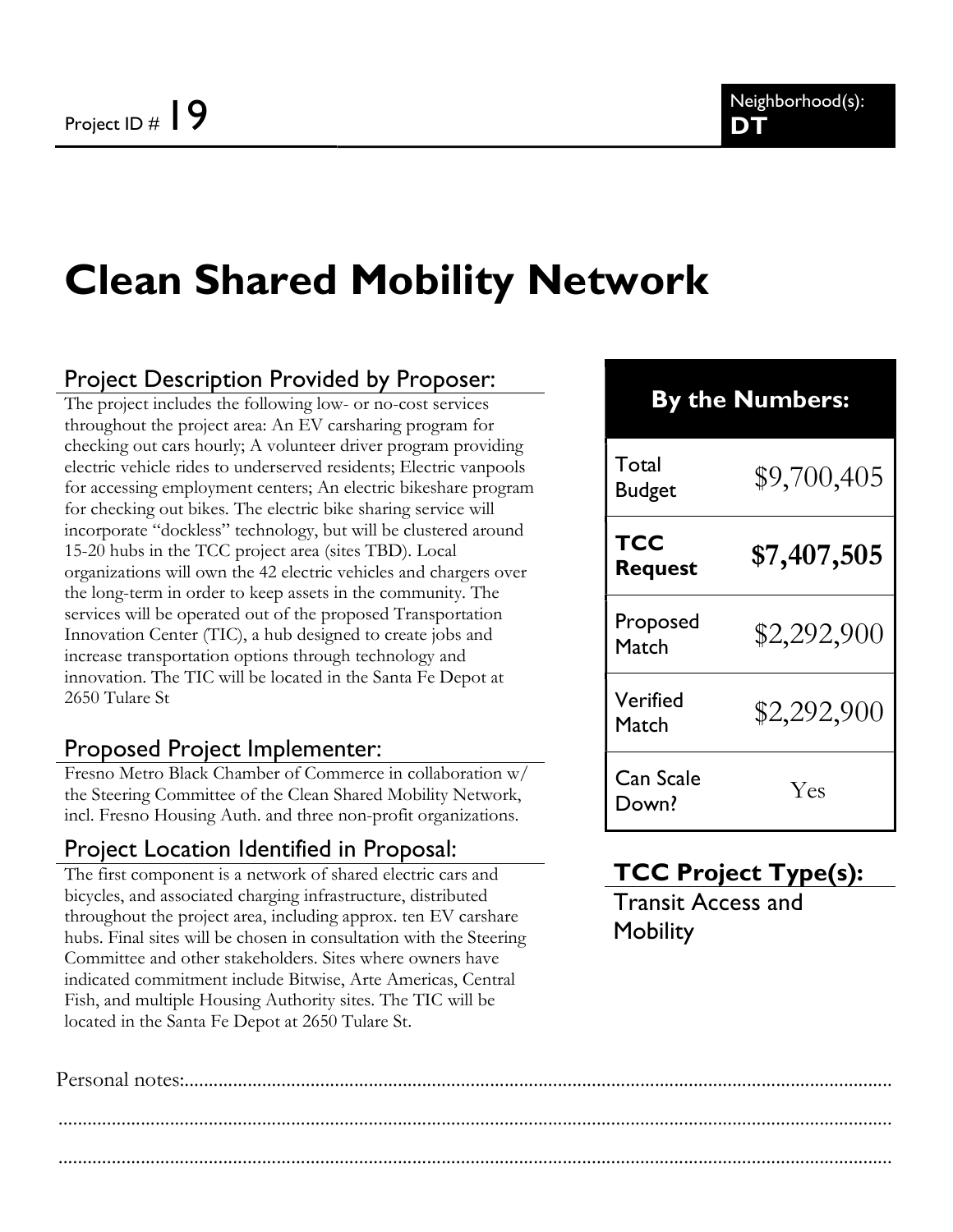# Tulare Complete Streets

### Project Description Provided by Proposer:

The Tulare Street Complete Streets Project would create nearly two miles of complete streets on Tulare from California to R Street, which is a vital corridor connecting Southwest Fresno to Chinatown, the High Speed Rail Station Area and Downtown Fresno. Proposed improvements would increase connectivity and include sidewalks, curb ramps, traffic signal equipment, trees, lighting, class II bike lanes and class IV protected bike lanes (on H to R).

#### Proposed Project Implementer:

City of Fresno

#### Project Location Identified in Proposal:

The project is located on Tulare Street from California to R Street in the 93721 and 93706 zip codes in Downtown Fresno.

| <b>By the Numbers:</b> |              |
|------------------------|--------------|
| Total<br><b>Budget</b> | \$15,200,000 |
| TCC<br><b>Request</b>  | \$15,200,000 |
| Proposed<br>Match      | $\$0$        |
| Verified<br>Match      | \$C          |
| Can Scale<br>Down?     | Yes          |

# TCC Project Type(s):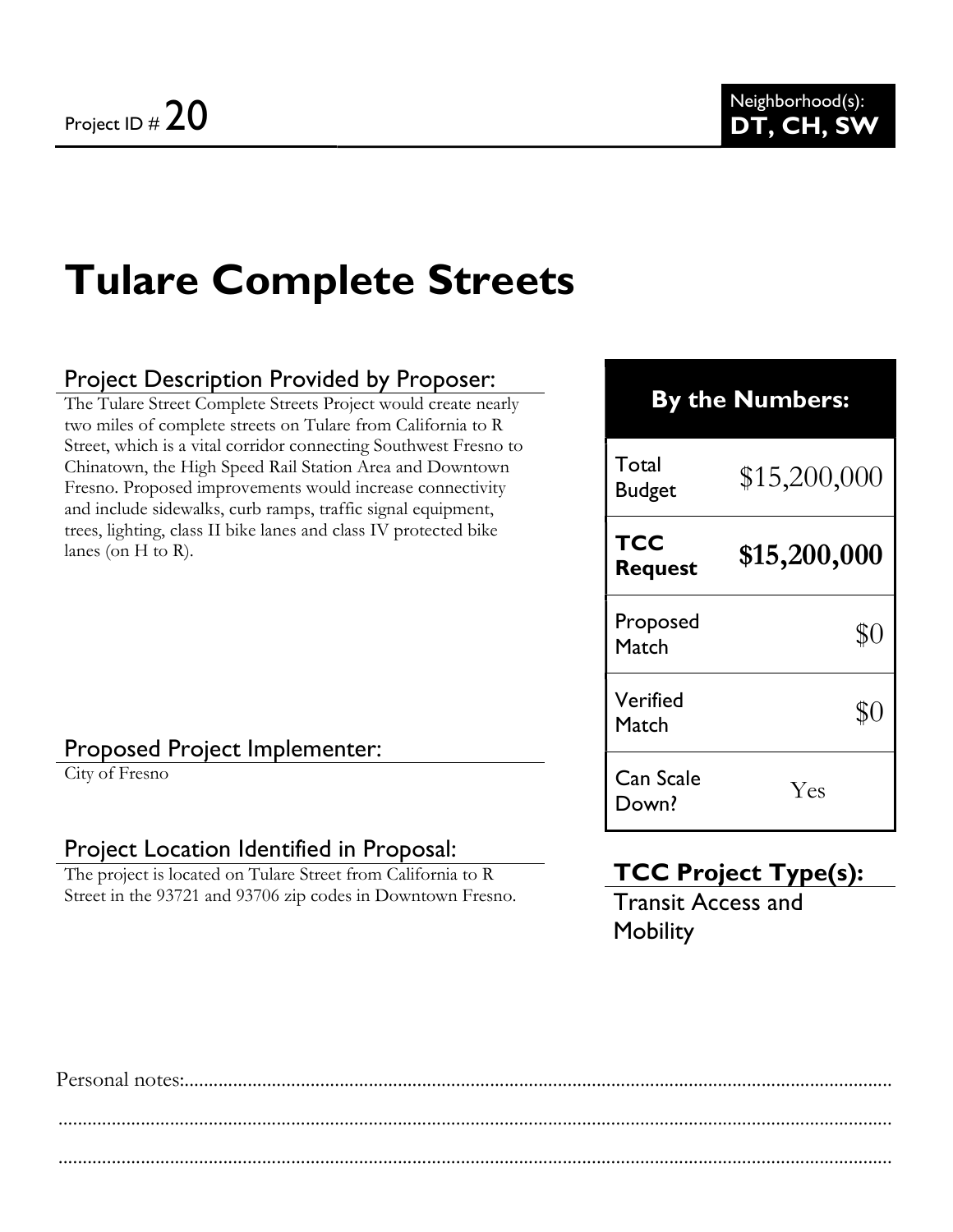# Clean Energy Park & Play – Solar-Powered Charging Station & Van Pool

### Project Description Provided by Proposer:

The Clean Energy Park & Play Area will provide access to free solar powered vehicle charging station for low income neighbors promoting the purchase and use of low to zero emission electric vehicles. It will also reduce greenhouse gas emissions by utilizing 3 electric vehicles to provide low-to-no cost transportation for West Fresno residents and the preschool's children while creating employment training opportunities. The solar will power the lot, park, and preschool with 10 shade-covered parking stalls, 4 charging stations, and 3 electric vans. The energy self-sufficient lot will be available to residents and visitors of West Fresno, Chinatown, and Downtown.

#### By the Numbers:

| Total<br><b>Budget</b> | \$492,000 |
|------------------------|-----------|
| TCC<br><b>Request</b>  | \$467,000 |
| Proposed<br>Match      | \$274,897 |
| Verified<br>Match      | \$72,390  |
| Can Scale<br>Down?     | Yes       |

#### Proposed Project Implementer:

Bethel Temple, Early Readers Preschool (ERP)

#### Project Location Identified in Proposal:

1224 Kern Street (Empty Lot between Freeway 99 and the Alley east of C Street just south of Kern)

# TCC Project Type(s):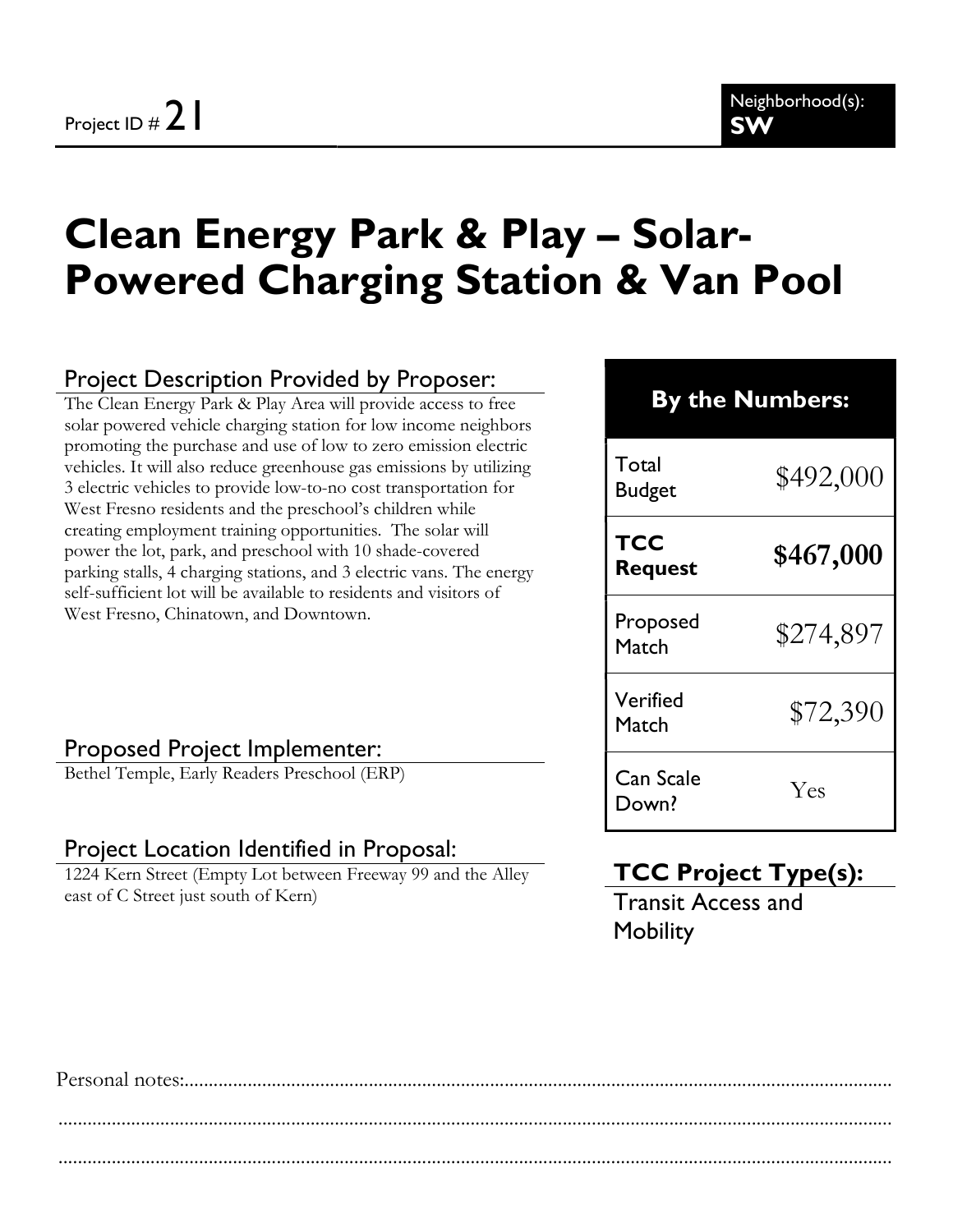# Annadale Mode Shift Project

### Project Description Provided by Proposer:

The project includes activities to promote a shift from motorized transit to walking, biking and public transportation. The goal is to create a healthier SW Fresno by reducing Vehicle Miles Traveled (VMTs) and the associated GHGs/air pollution. The project includes a transit subsidy program to provide reduced cost transit passes for residents of Annadale Commons housing (to commence construction late 2018) and SW Fresno community members who utilize Clinica Sierra Vista and/or the Mary Ella Brown community center. The project will also include 2,640 ft. of sidewalk/bike lanes from S. Elm to M.L.K. Jr. on north side of Annadale. The goal is to develop a complete streets where residents can safely bike to/from the clinic, affordable housing, the school and the community center.

#### Proposed Project Implementer:

Self-Help Enterprises and/or TBD Partner

#### Project Location Identified in Proposal:

Southwest Fresno in the general neighborhood of South Elm Avenue adjacent to Clinica Sierra Vista – Elm Community Health Center and the Mary Ella Brown Community Center

# By the Numbers: Total  $\frac{10 \text{au}}{100 \text{g}}$   $\frac{100 \text{au}}{100 \text{g}}$

| TCC<br><b>Request</b> | \$350,000 |
|-----------------------|-----------|
| Proposed<br>Match     | \$150,000 |
| Verified<br>Match     | \$100,000 |
| Can Scale<br>Down?    | Yes       |

# TCC Project Type(s):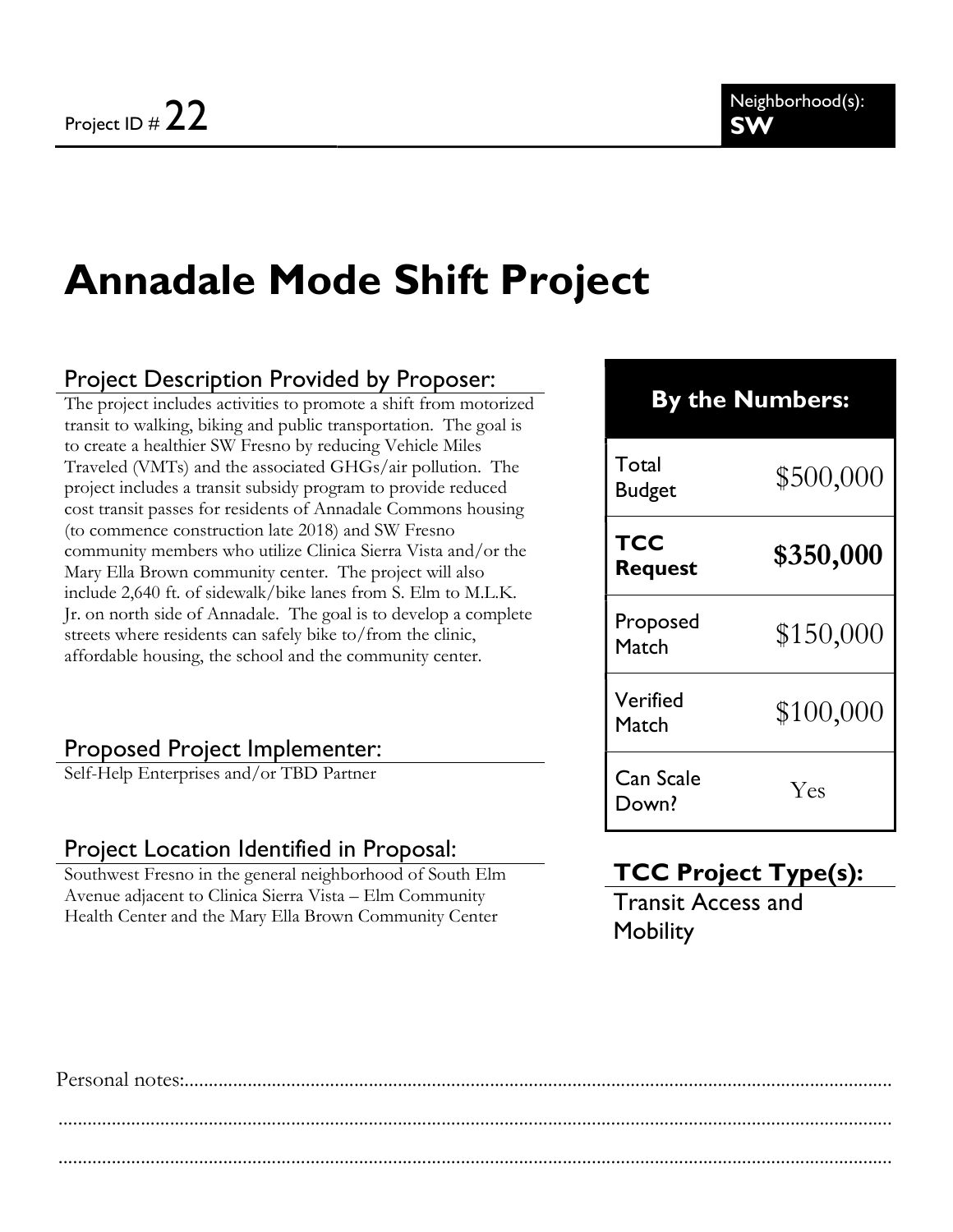# TCC Connector Project

### Project Description Provided by Proposer:

Increase of FAX service in order to provide connectivity within the TCC plan area.

### By the Numbers:

Total  $^{10}$ tal  $$5,500,000$ 

# **TCC**  $\begin{array}{ccc} \text{Rec} & \text{S0} \\ \text{Request} & \text{S1} \end{array}$ Proposed Proposed  $$5,500,000$

 $$5,500,000$   $$5,500,000$ 

#### Proposed Project Implementer:

City of Fresno (FAX)

#### Project Location Identified in Proposal:

93706

# TCC Project Type(s):

Lan Scale Yes Yes

Verified

Can Scale

Transit Access and Mobility - LEVERAGE **ONLY**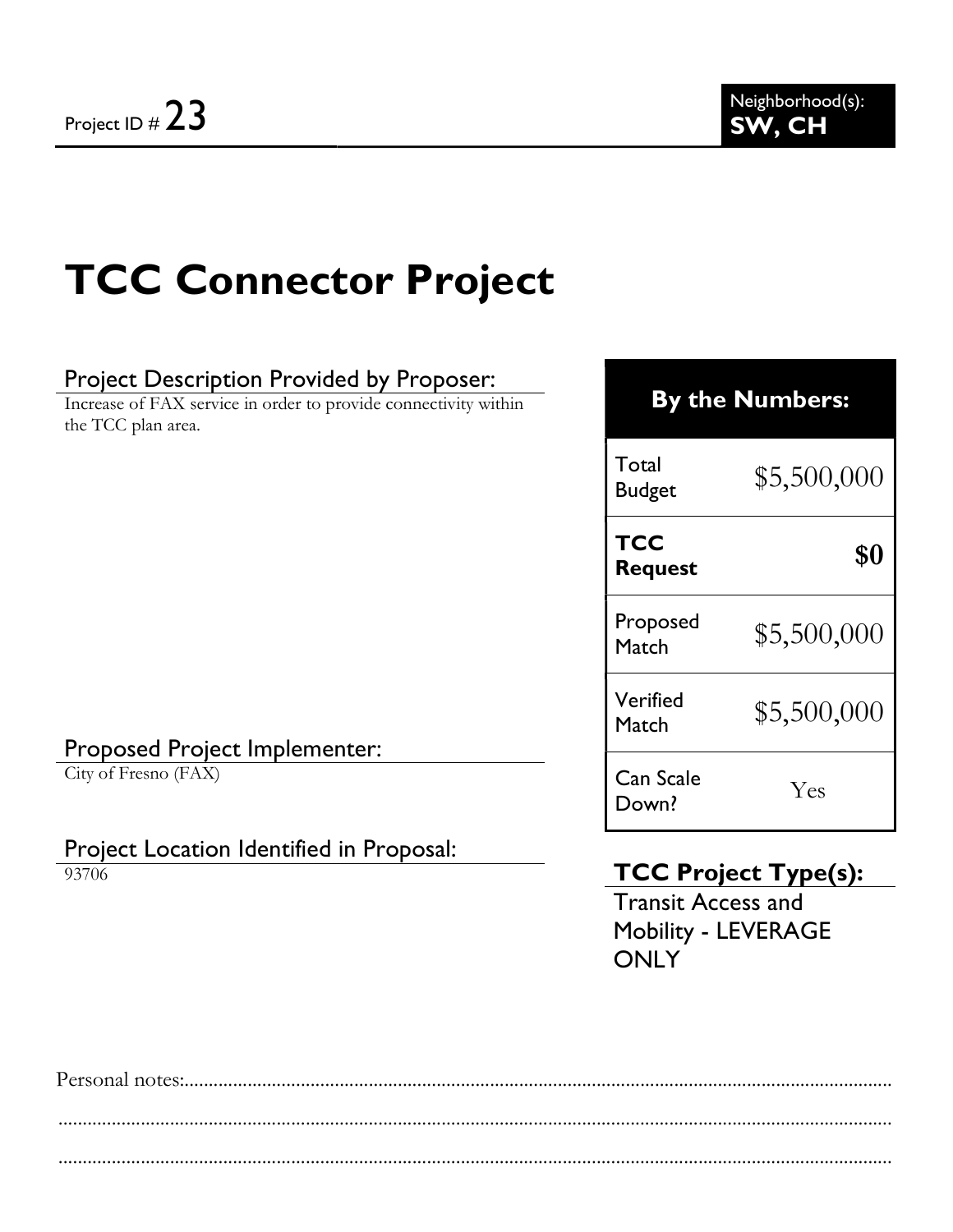# MLK Activity Center Street Improvements

### Project Description Provided by Proposer:

This highly supported project would install new curb, gutter, drainage, waterline, sidewalks, bike lanes, Class I trails, street lights, street trees, traffic signals and off-site infrastructure to support and strengthen the impact of other transformational projects proposed in the area.

### By the Numbers:

Total  $\frac{10}{2}$ Budget \$11,600,000 **TCC**  $\begin{array}{c} \text{Rec} \\ \text{Request} \end{array}$ \$0

Proposed  $M_{\text{atch}}$  \$11,600,000

 $M_{\text{atch}}$  \$11,600,000

Proposed Project Implementer:

City of Fresno

#### Project Location Identified in Proposal:

The project is located in Southwest Fresno around the proposed Fresno City College Campus and other catalytic development bounded by Church, Martin Luther King Jr. Blvd, Walnut and Jensen Avenues in the 93706 zip code.

#### TCC Project Type(s):

Transit Access and Mobility - LEVERAGE **ONLY** 

Down? Yes

Verified

Can Scale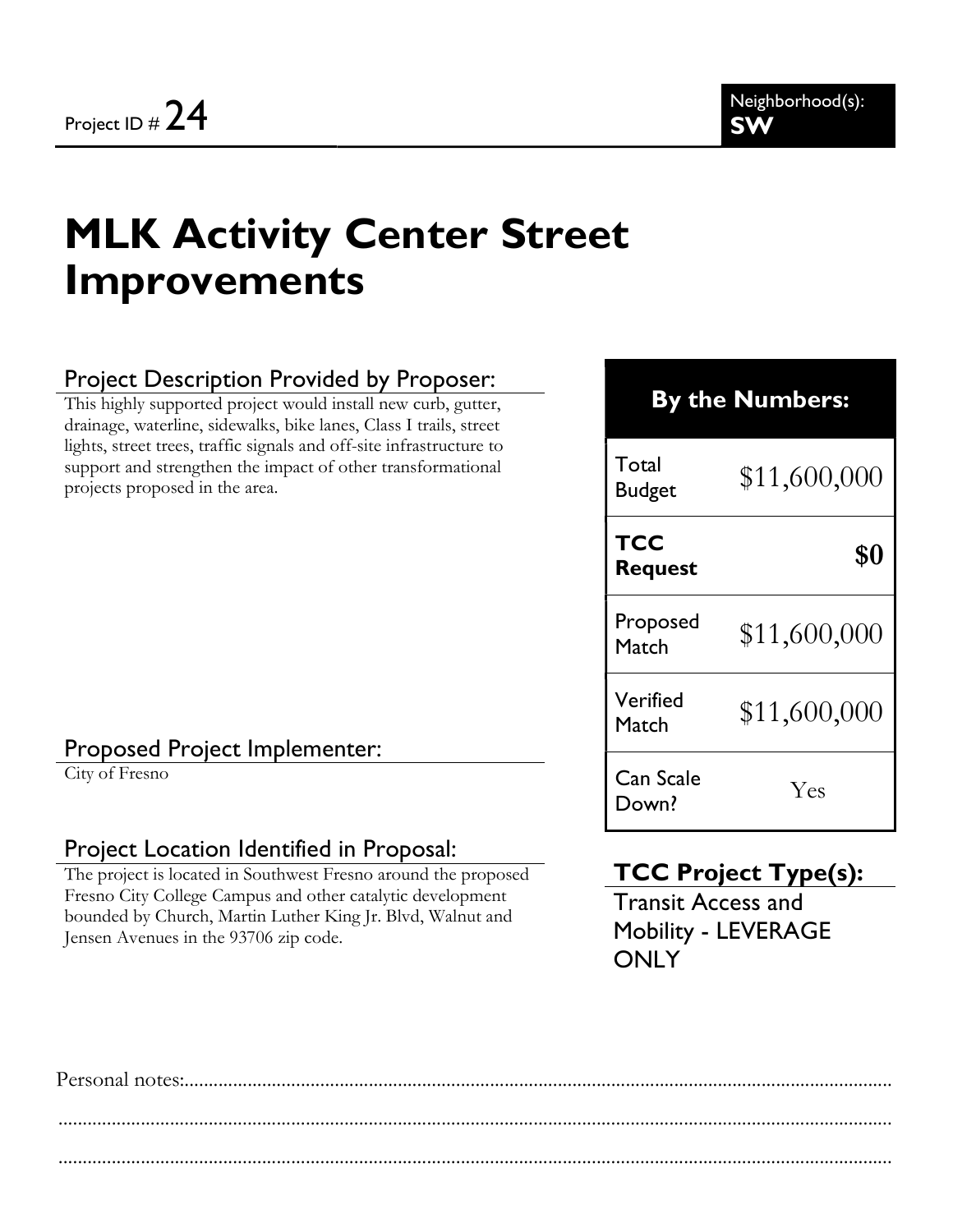# Chinatown Park

### Project Description Provided by Proposer:

West of the High Speed Rail station, Mariposa Street will be celebrated with a new neighborhood park, fronting the station and offering visitors a welcoming first impression to the city. In Chinatown Park, there will be a mix of active and passive recreation serviced by an on-site cafe and outdoor terrace. Chinatown Park will act as a transition to a quieter residential community with mid-rise housing supported by on-site parking, as well as infill redevelopment. Historic structures, like the Basque Hotel, will be rehabilitated and re-purposed into new community serving facilities, providing eyes on the park. It will be strategically designed to act as "Green" Infrastructure to control storm water runoff and improve air quality.

#### Proposed Project Implementer:

City of Fresno

#### Project Location Identified in Proposal:

The proposed Chinatown Park is located on the south side of Mariposa Street between G and E Streets. APNs: 46706338, 46706303, 46706344, 46706334, 46706333, 46706332, 46706331, 46706330, 46706615, 46706613, 46706602, 46706608, 46706607, 46706606 Zip Code 93706

#### By the Numbers:

| Total<br>Budget              | \$12,000,000 |
|------------------------------|--------------|
| <b>TCC</b><br><b>Request</b> | \$12,000,000 |
| Proposed<br>Match            | $\$0$        |
| Verified<br>Match            | \$ſ          |
| Can Scale<br>Down?           | Yes          |

### TCC Project Type(s):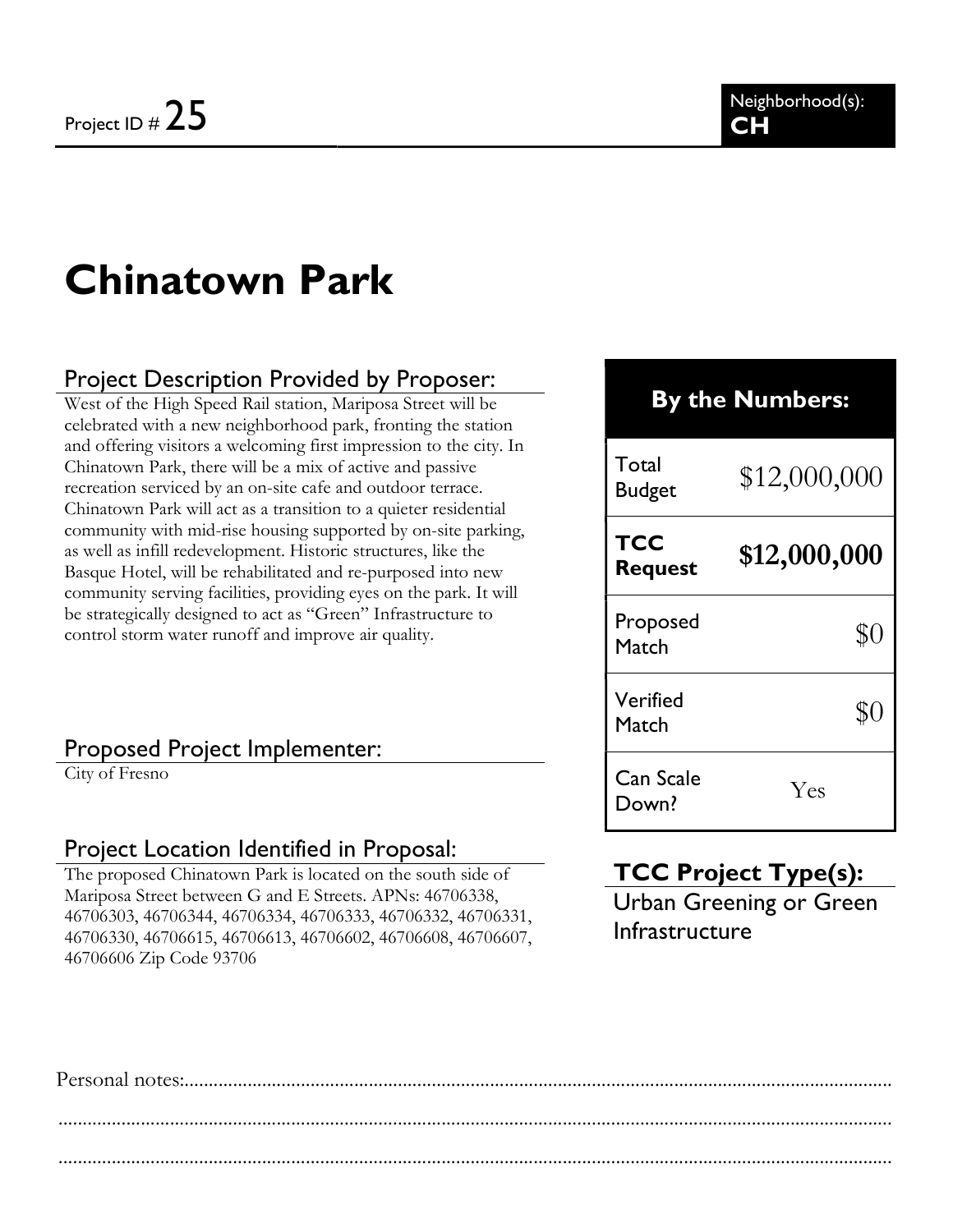# Santa Clara Permaculture Community Garden

### Project Description Provided by Proposer:

Fresno Metro Ministry is partnering with the Fresno Housing Authority to develop a resident-led community garden/greenspace in south Chinatown, located at the 69-unit Renaissance at Santa Clara housing complex near Poverello House. The 2/3-acre site, about a half mile from the High Speed Rail station, incorporates organic and permaculture techniques including non-mechanical, no-till, no-spray methods that promote carbon sequestration and water conservation. This garden will include native habitat, insectaries, fruit trees, composting, and a seating area. Produce grown on site will be available for residents, decreasing the carbon footprint required for the distribution and purchase of produce in the area.

#### Proposed Project Implementer:

Fresno Metro Ministry

### Project Location Identified in Proposal:

540 F St Fresno, CA 93706 (Near F St & Ventura St) 46708226T (APN as listed on the Zoning Update Comparison Map v2 at: http://gis4u.fresno.gov/zoningcode/)

| <b>By the Numbers:</b> |           |
|------------------------|-----------|
| Total<br><b>Budget</b> | \$635,248 |
| TCC<br><b>Request</b>  | \$395,000 |
| Proposed<br>Match      | \$240,248 |
| Verified<br>Match      | \$219,242 |
| Can Scale<br>Down?     | Nο        |

# TCC Project Type(s):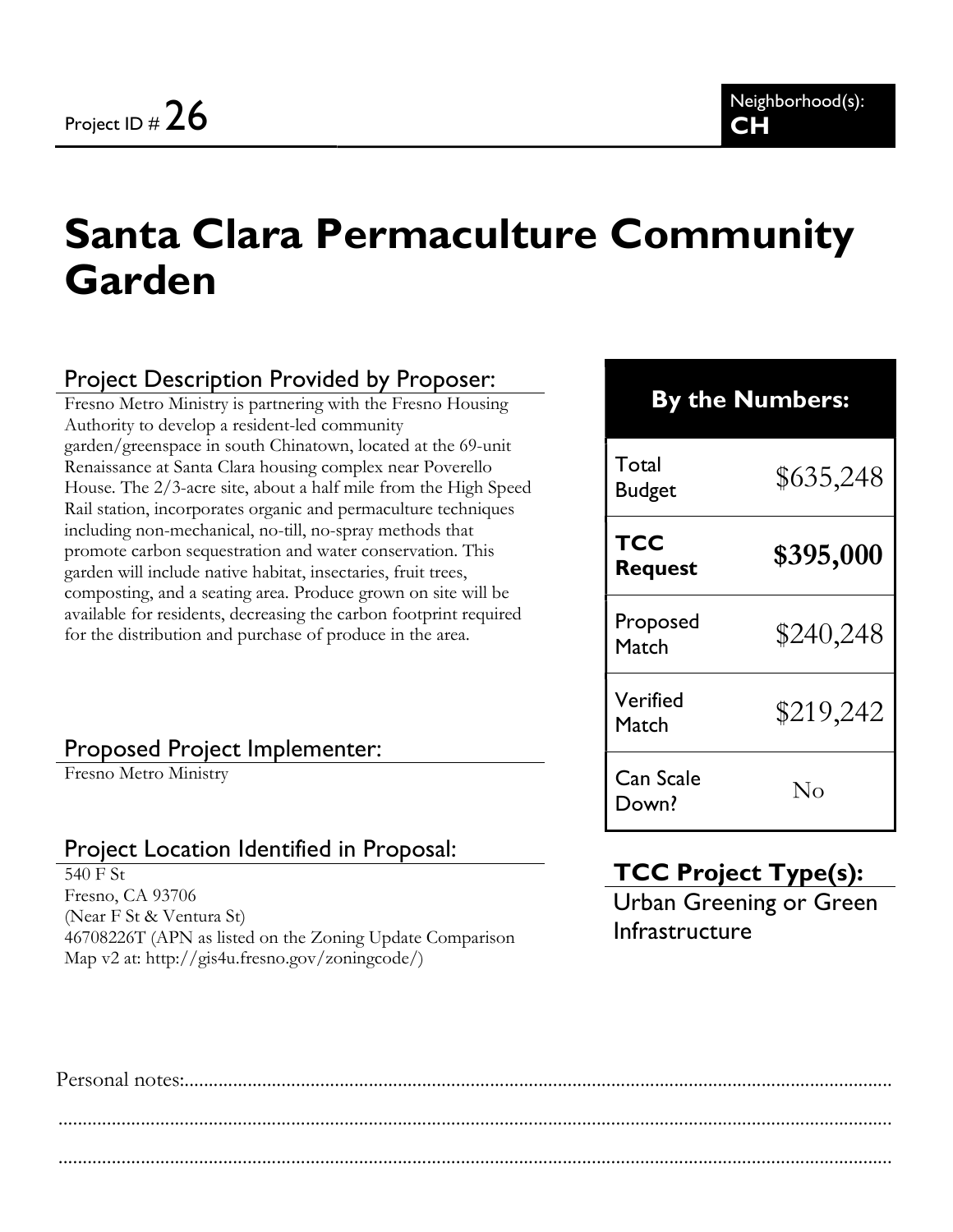# Chinatown Urban Greening Project

#### Project Description Provided by Proposer:

The Chinatown Urban Greening Project will install street trees approximately every 30' on F Street, Kern Street and Mariposa. The project also proposes to install parklets on F Street from Fresno to Ventura and reconstruct China Alley from Tulare to Ventura as a green permeable alley.

#### Proposed Project Implementer:

City of Fresno

#### Project Location Identified in Proposal:

The Chinatown Urban Greening project is located in Chinatown, within the 93706 zip code. Urban greening improvements are located on F Street from Fresno to Ventura; Kern Street from G to E Street; Mariposa from E to G Street and China Alley from Tulare to Ventura.

# By the Numbers: **Total** Budget  $$4,085,700$ **TCC** Request  $$4,085,700$ Proposed Match \$0 Verified Match \$0 Can Scale Down? Yes

# TCC Project Type(s):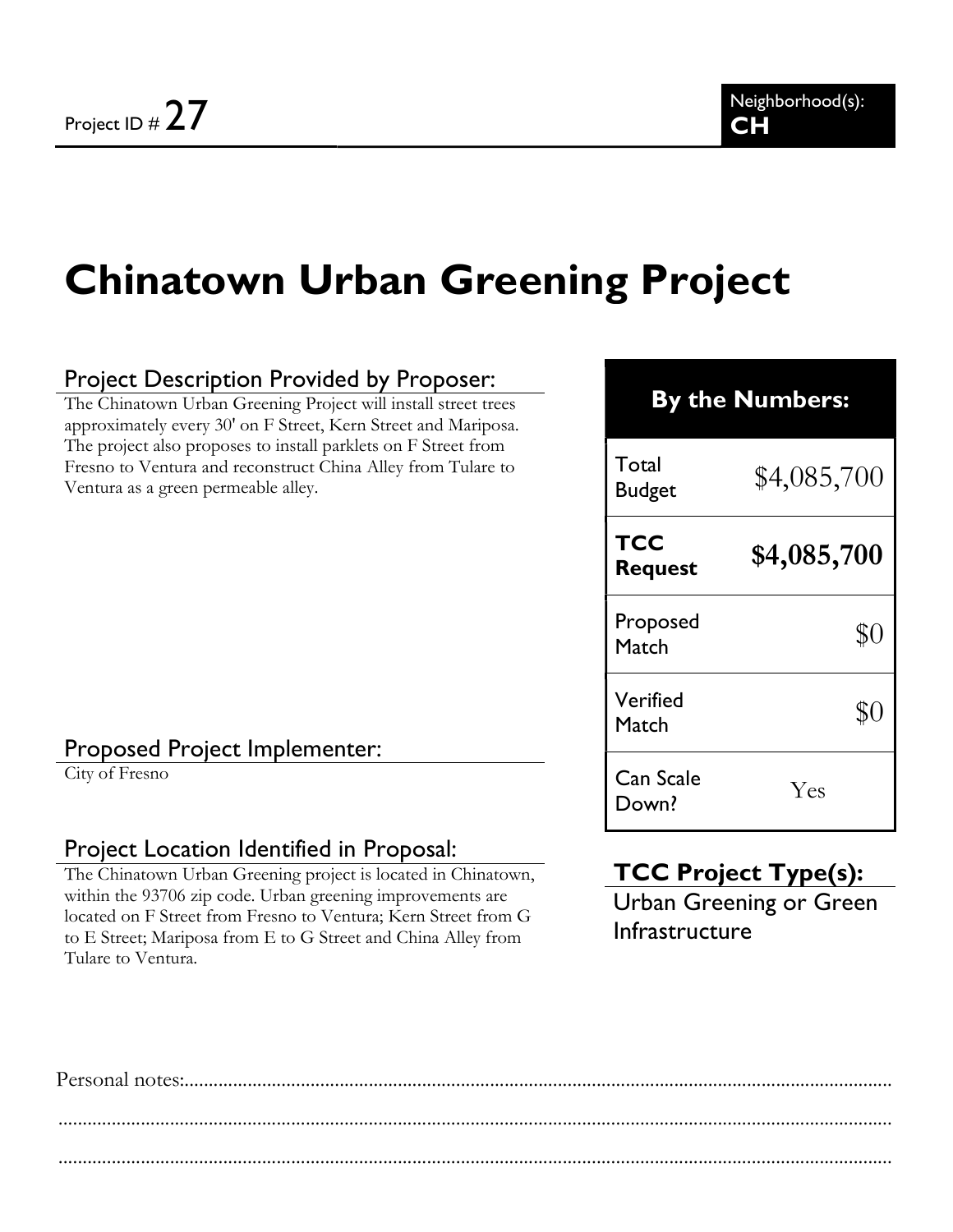# Mariposa Plaza

### Project Description Provided by Proposer:

The Mariposa Plaza Activation project refreshes a significant downtown plaza and enhances its connection to the future High Speed Rail station. It maintains its historic use as a place for public speaking and community events. It adds to these functions by improving the infrastructure for those events and rearranging the relationship between the historic stage and the open audience area. Other improvements such as the addition of public artwork and canopies for shade cement the cultural significance of the area while keeping the plaza flexible for a wide range of public events.

#### Proposed Project Implementer:

City of Fresno

#### Project Location Identified in Proposal:

Mariposa Plaza is located on the southwest corner at the intersection of Mariposa and Fulton Streets. APN 466-213-25T Zip Code 93721

#### By the Numbers:

Total Budget  $$4,000,000$ **TCC** Request  $$3,668,000$ Proposed  $Match$  \$332,000 Verified  $\text{Wartileu}$   $$332,000$ Can Scale Down? Yes

### TCC Project Type(s):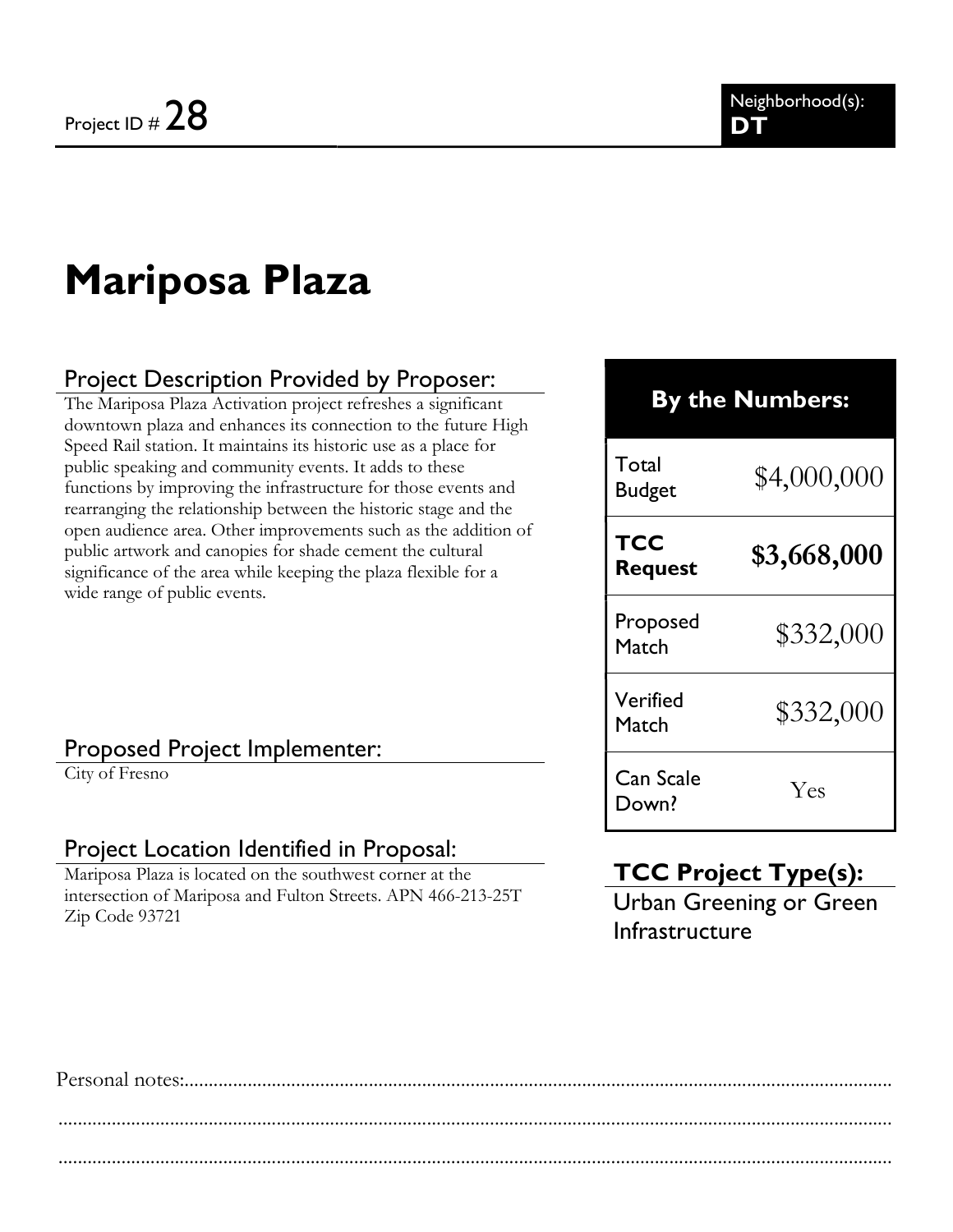# Clean Energy Park & Play – Urban Greening & Playground

### Project Description Provided by Proposer:

The urban green space will provide one of the few publiclyaccessible toddler parks in West Fresno. This 3600 square foot park is designed for young children and to have a zero greenhouse emission impact through green & tree-landscaped, solar-power lighting and electricity use, and energy-efficient restroom in a safe, gated environment. It will enable parents to charge their electric vehicles while providing health exercise for themselves and their children. This one-time investment will be managed by Early Readers Preschool. This park will available to families on the weekends and holidays at a low-to-no cost fee.

#### By the Numbers:

| Total<br><b>Budget</b> | \$139,260 |
|------------------------|-----------|
| TCC<br><b>Request</b>  | \$60,350  |
| Proposed<br>Match      | \$274,897 |
| Verified<br>Match      | \$72,390  |
| Can Scale<br>Down?     | Yes       |

#### Proposed Project Implementer:

Early Readers Preschool, Bethel Temple, Hill's Construction

#### Project Location Identified in Proposal:

1224 Kern Street, Fresno, CA 93706. Located at Kern Street and C Street at the gate of West Fresno and Chinatown.

# TCC Project Type(s):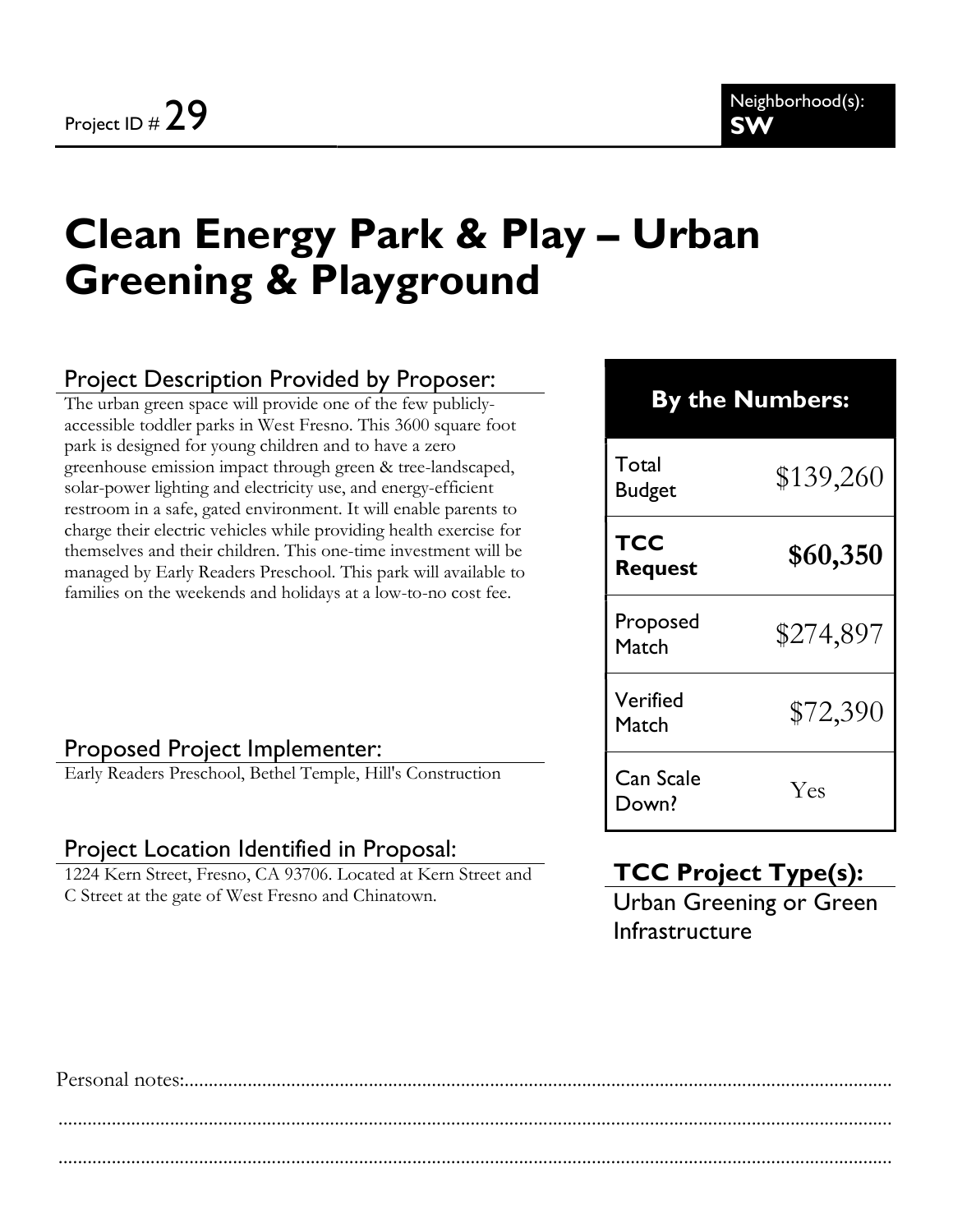# Changing Lives with Trees in SW Fresno

### Project Description Provided by Proposer:

We wish to plant 3,000 trees, create an arboriculture career for 100 residents; and engage a cohort of 50+ students in a "Living in Nature" program. We are requesting a TCC grant of \$2,300,000 with \$700,000 matching resources from Calfire, HUD, the City of Fresno, the WIB, SCCCD, and the Washington USD. Partners include Every Neighborhood Partnership, Metro Ministries, West Fresno CDC, St. Rest Church, Freedom School, Michaelynn Lewis & neighbors, Nooshin Razani, MD, and the hundreds of residents who plant trees in their front yard and serve on their neighborhood Green Team.

#### Proposed Project Implementer:

Tree Fresno

#### Project Location Identified in Proposal:

"The Place" in 93706 which supports both the Southwest Specific Plan and the Downtown Neighborhoods Plan.

# By the Numbers:

Total  $\frac{10 \text{au}}{83,000,000}$ **TCC** Request  $$2,300,000$ Proposed Match \$700,000

Verified  $\frac{4700,000}{5700,000}$ 

Down? Yes

# TCC Project Type(s):

Can Scale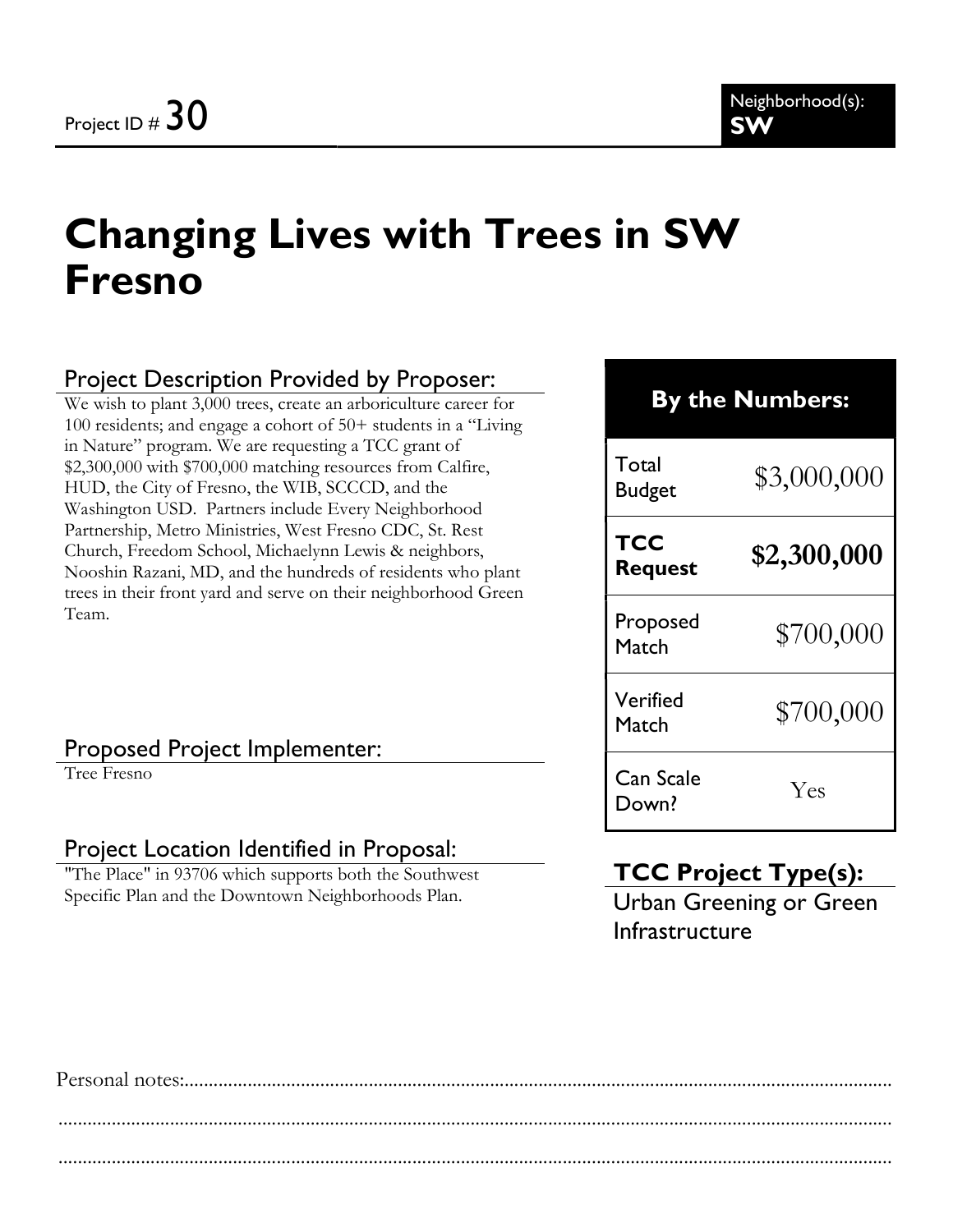# Yosemite Village Permaculture Community Garden and Urban Farm Incubator

### Project Description Provided by Proposer:

Fresno Metro Ministry is partnering with the Fresno Housing Authority to develop a resident-led community garden and urban greenspace in Southwest Fresno behind the 69-unit Yosemite Village housing complex. The 7-acre site is less than 150 yards from the designated California Avenue BRT corridor. The project will incorporate organic and permaculture techniques including non-mechanical, no-till, no-spray methods that promote carbon sequestration and water conservation. The garden/farm includes native habitat, insectaries, fruit trees, greenhouse, walking path, composting, farm stand, and is available for general Southwest Fresno community use. Garden activities will be integrated with nutrition/cooking skills classes and job training/entrepreneurship opportunities.

#### Proposed Project Implementer:

Fresno Metro Ministry

#### Project Location Identified in Proposal:

872 W Atchison Court Fresno, CA 93706 (Near California Ave & Delno Ave) 47704075ST (APN as listed on the Zoning Update Comparison Map v2 at: http://gis4u.fresno.gov/zoningcode/)

| <b>By the Numbers:</b> |              |  |
|------------------------|--------------|--|
| Total<br><b>Budget</b> | \$848,962    |  |
| TCC<br><b>Request</b>  | \$375,000    |  |
| Proposed<br>Match      | \$473,962    |  |
| Verified<br>Match      | \$442,453    |  |
| Can Scale<br>Down?     | $N_{\Omega}$ |  |

# TCC Project Type(s):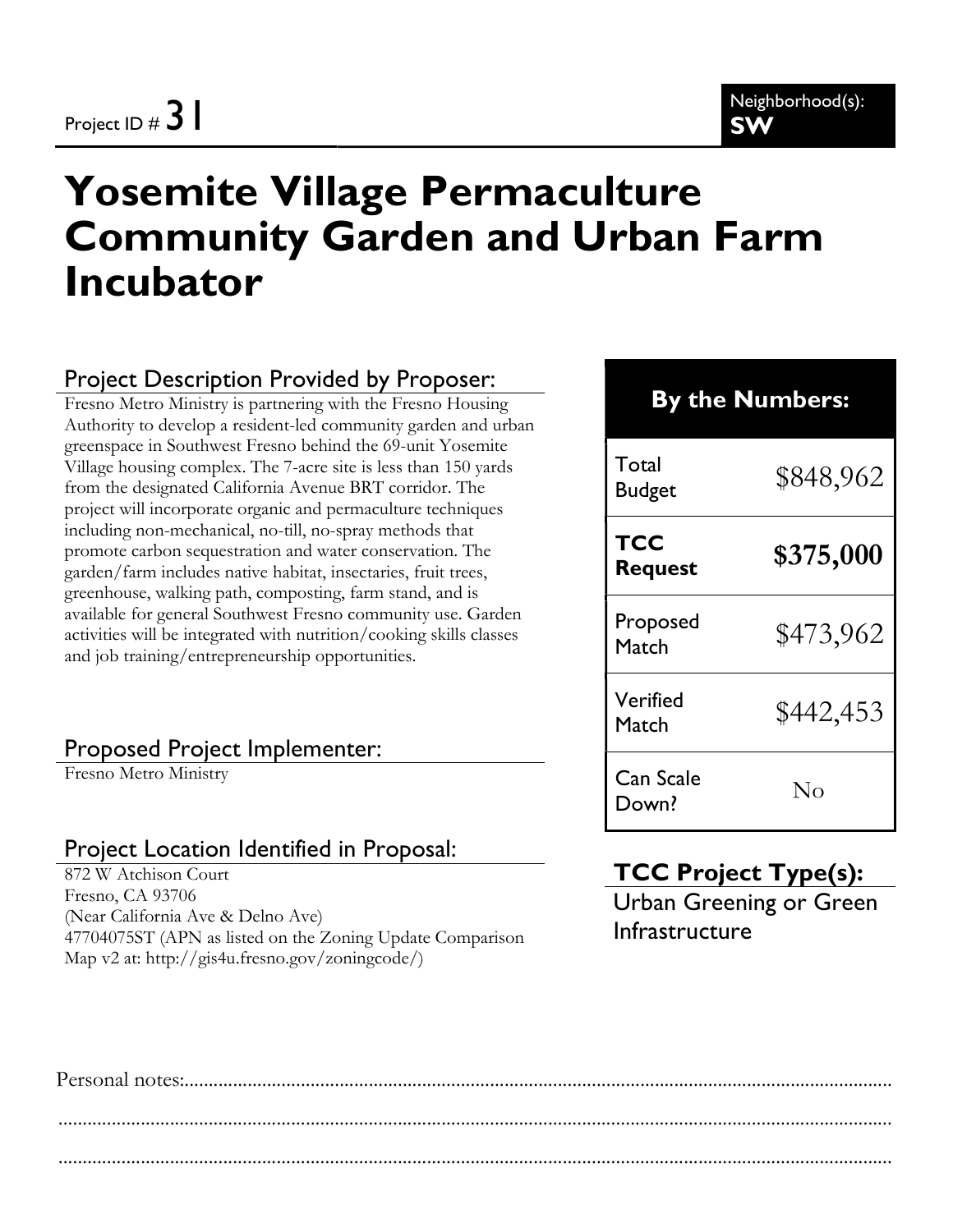# MLK Activity Center Park

### Project Description Provided by Proposer:

The MLK Activity Center Park is part of a grand vision for this magnet core. Magnet cores contain a high intensity magnet that attracts other higher uses. This area is envisioned to include this proposed park, large scale retail, a community college campus, and housing in future phases. Parks help build healthy, stable communities, and support increased exercise and healthier lifestyles. Additionally, parks reduce greenhouse gas emissions, and mitigate air pollution and increased temperatures. Overall, the MLK Activity Center will attract a significant amount of new development that will benefit from this proposed MLK Activity Center Park.

### By the Numbers:

| Total<br><b>Budget</b> | \$9,000,000 |
|------------------------|-------------|
| TCC<br><b>Request</b>  | \$4,500,000 |
| Proposed<br>Match      | \$4,500,000 |
| Verified<br>Match      | \$0         |
| Can Scale<br>Down?     | Yes         |

#### Proposed Project Implementer:

City of Fresno

#### Project Location Identified in Proposal:

93706, On MLK Blvd, between Church and Jensen

# TCC Project Type(s):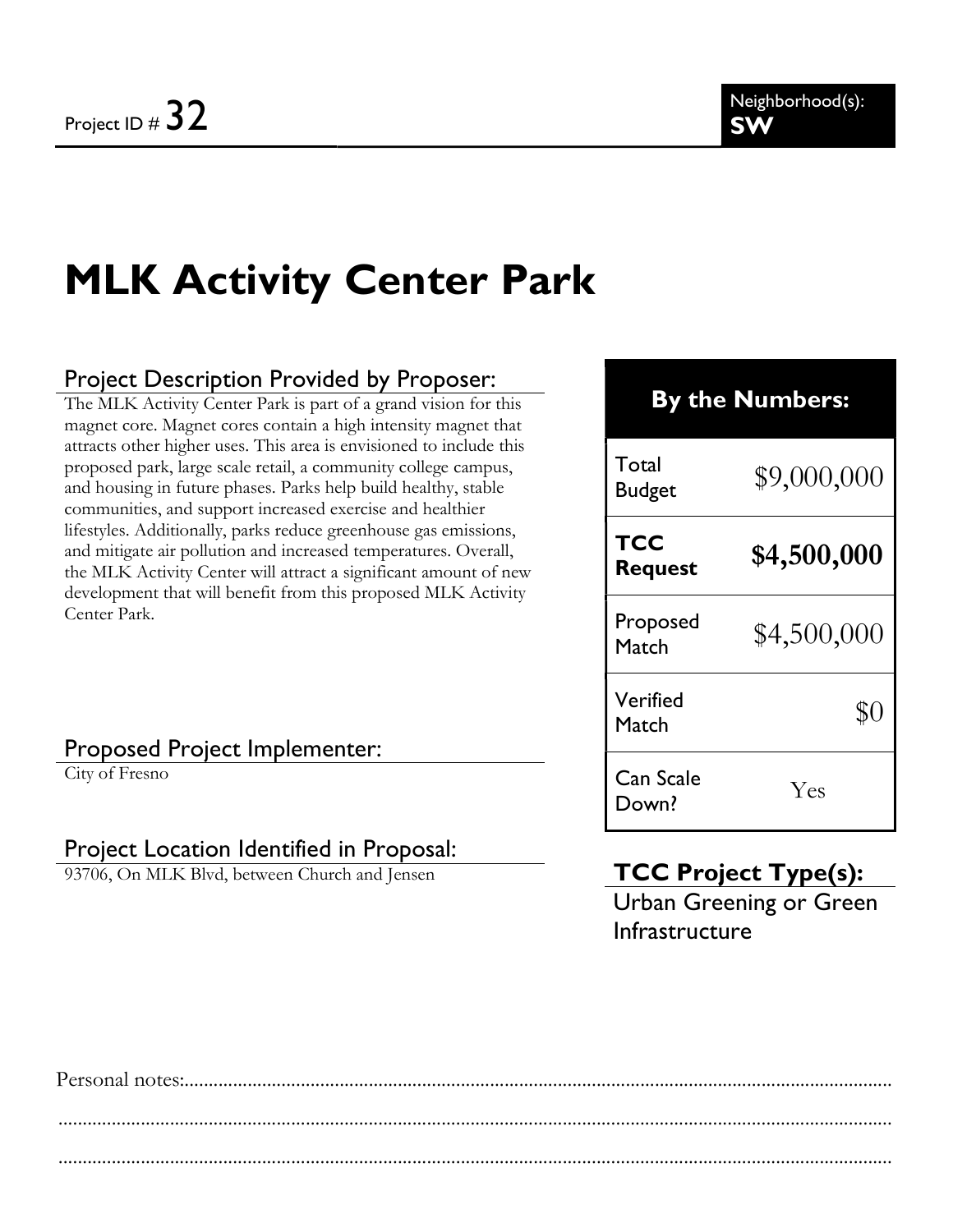# Another Level Training Academy Community Garden

### Project Description Provided by Proposer:

The benefits of a community garden are important because they increase a sense of community ownership and stewardship as well as encourage healthy food choices for a entire community .I believe that if people that partake in the development of a community feel the need to protect it and help the community flourish. I believe this community garden will be beneficial in a community that is high in life threatening illnesses because of poor diets and a systematic disruption from land and food sources. By bringing a community garden the 93706 demographic our community will have access to their own farmers markets from produce grown in their community. Most of the produced grown in this community isn't even accessible to the people that live in the community. By allowing community gardens I believe it will encourage community health and sustainability.

#### Proposed Project Implementer:

Another Level Training Academy

.

### Project Location Identified in Proposal:

2105 MARTIN LUTHER KING BLVD., FRESNO CA 93706.

# By the Numbers: Total  $\frac{10 \text{au}}{100,000}$ TCC Request  $$100,000$ Proposed  $Match$  \$50,000 Verified Match \$0 Can Scale Down? Yes

# TCC Project Type(s):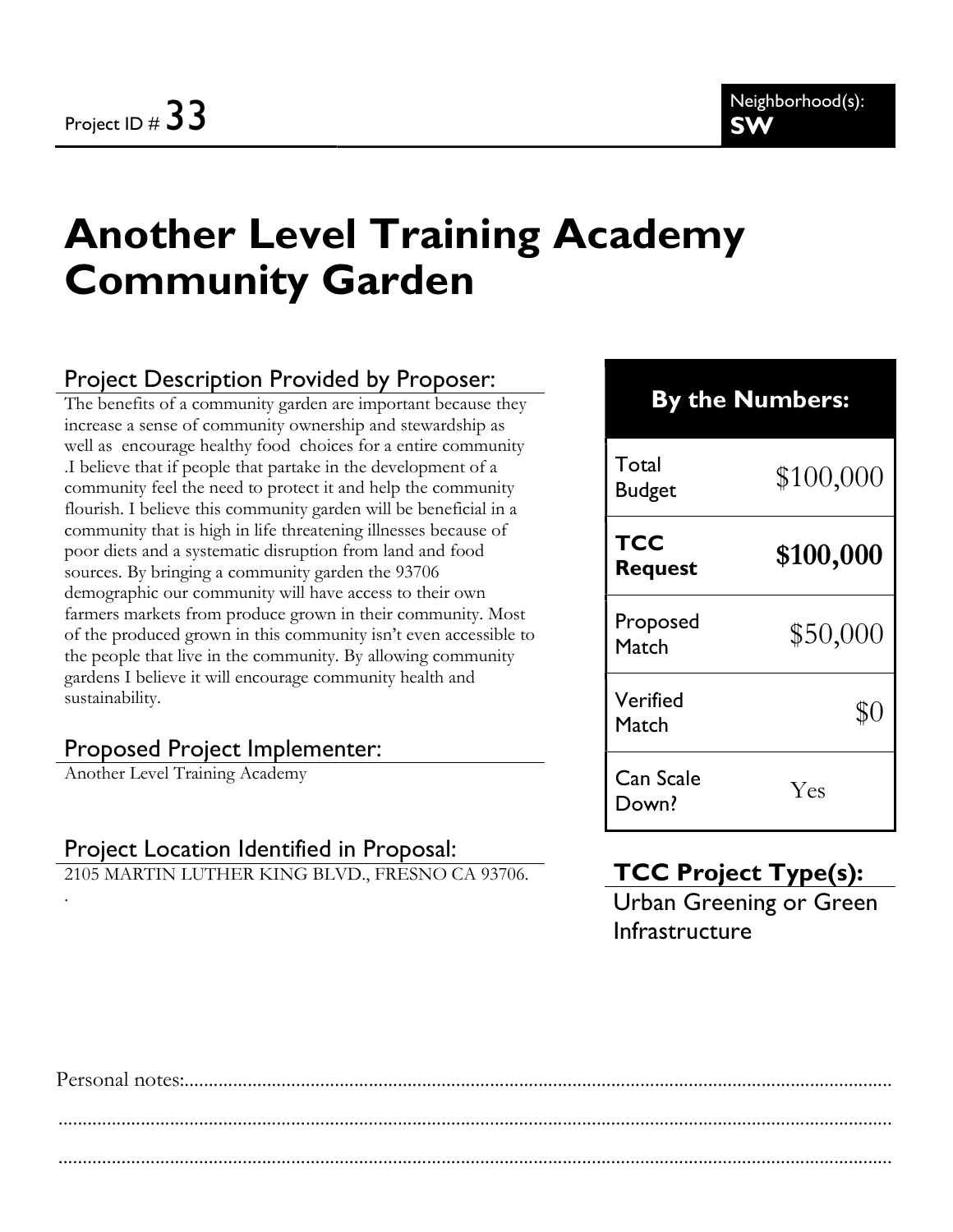# Food Commons Hub

### Project Description Provided by Proposer:

The Community Food Hub will include 2 acres of land with 25,000 sf building. It will house a distribution center to support expansion of Ooooby and Wholesale operations currently at 202 Van Ness Ave. It will include packing line, dry/cold storage, and freezers all focused on local & organic products.

# By the Numbers:

Total **Budget** 

Verified

Can Scale

|  | $\frac{1}{2}$ /, /28,000 |  |
|--|--------------------------|--|
|  |                          |  |

| TCC<br><b>Request</b> | \$1,850,000 |
|-----------------------|-------------|
| Proposed<br>Match     | \$5,878,000 |

 $$4,500,000$   $$4,500,000$ 

### Proposed Project Implementer:

Fresno Food Commons

### Project Location Identified in Proposal:

93706; specific location TBD

# TCC Project Type(s):

Down? Yes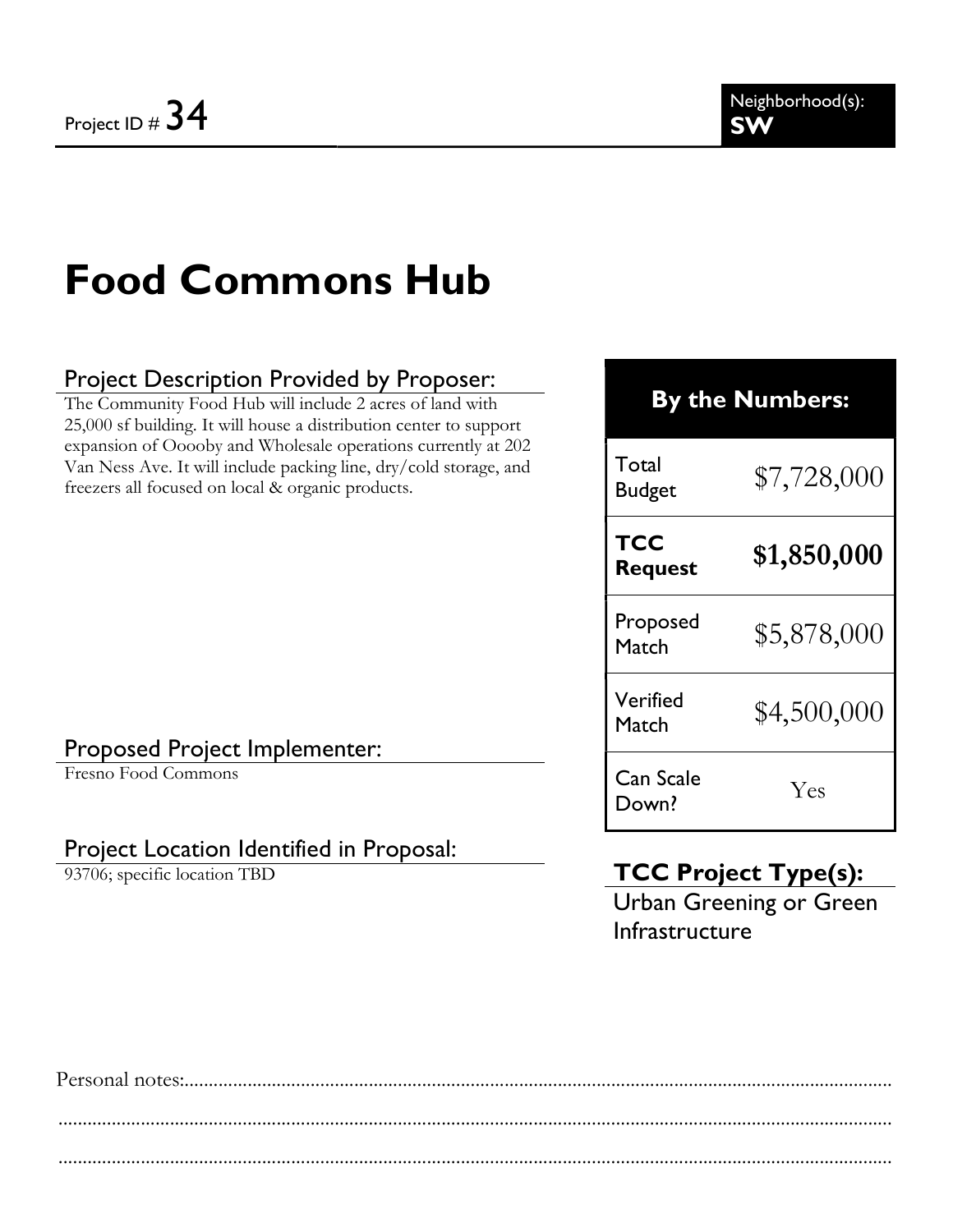# Fresno City College – West Fresno **Satellite**

### Project Description Provided by Proposer:

Fresno City College will develop a satellite campus in West Fresno, providing residents with workforce training and educational pathways leading to high-demand, high-quality jobs. The site will offer technical certificates and degree programs leading to traditional and "green economy" employment outcomes and increased community health benefits. The West Fresno satellite will inspire entrepreneurism to transform the region and serve as a Magnet Core to catalyze improvements in the overall environmental health of the region. Confirmed match includes \$40 million in funding via the SCCCD Measure C initiative, supporting construction of a career technical education facility and West Fresno education center.

#### Proposed Project Implementer:

Fresno City College

#### Project Location Identified in Proposal:

West Fresno; on the southwest corner of Martin Luther King Blvd. and Church Ave. (contingent upon Board of Trustees and site owner approvals)

# By the Numbers:

Total Budget  $$92,965,415$ **TCC** Request  $$16,900,000$ Proposed  $10^{10}$ Proposed \$40,000,000 Verified  $M_{\text{atch}}$  \$40,000,000 Can Scale Down? Yes

### TCC Project Type(s):

Urban Greening, Water Efficiency, Transit and Mobility, Health and Well-Being, and Workforce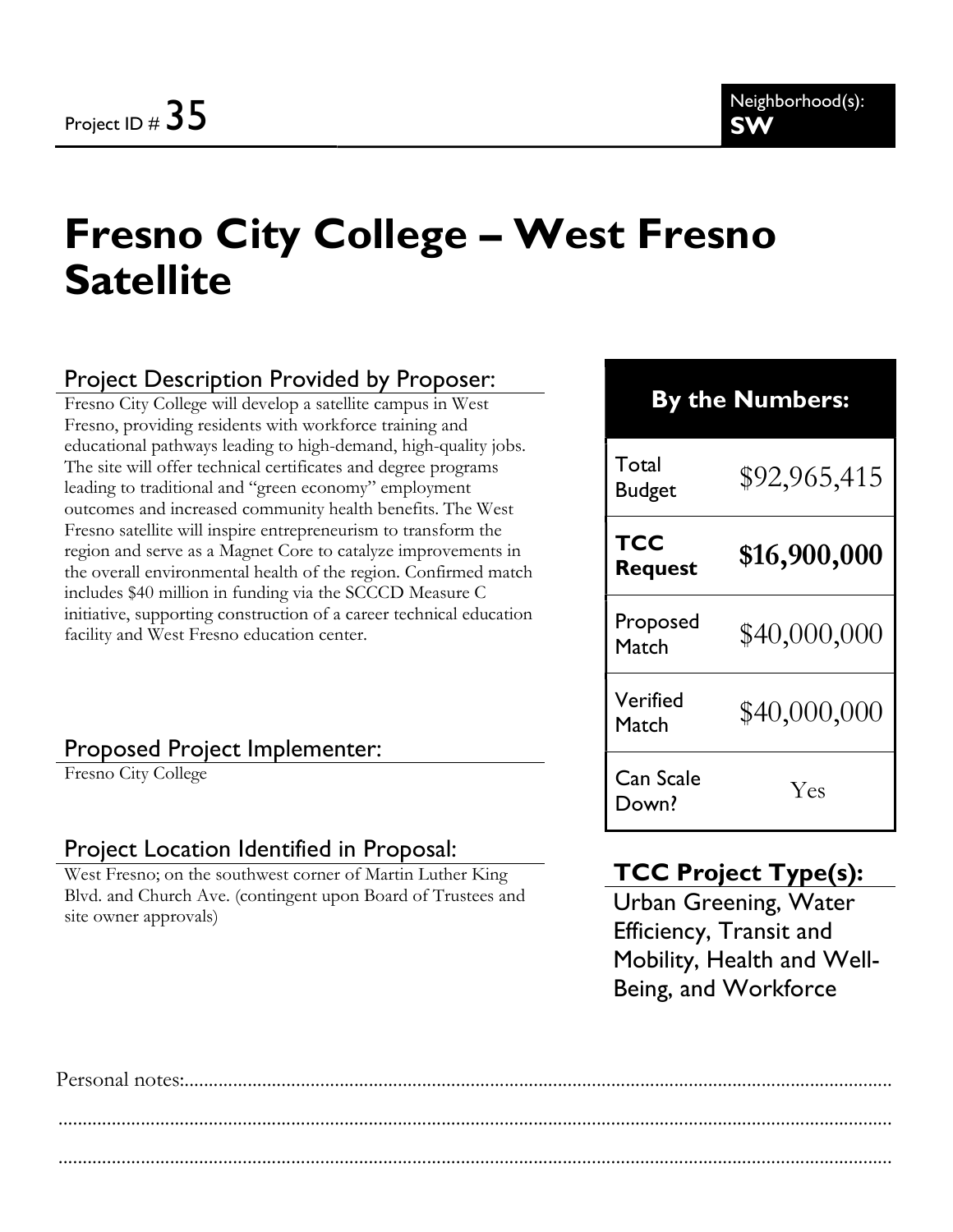# West Fresno Advanced Transportation Technology Training Program

### Project Description Provided by Proposer:

The West Fresno Advanced Transportation Technology Training Project is a pilot program that introduces and trains students to operate and maintain advanced clean transportation technologies to help promote healthier environments, energy independence, economic development, and assist the growth of the San Joaquin Valley workforce. The project will focus on building a new workforce that can operate and maintain the advanced zero and near-zero carbon emission vehicles that will connect to, operate from, and serve the Fresno High Speed Rail Station and planned HSR maintenance facility, in addition to serving the broader community needs for people and goods movement.

### By the Numbers:

Total  $\mu_{\text{Buget}}$  \$2,250,000 **TCC** Request  $$1,500,000$ Proposed  $M_{\text{atch}}$  \$250,000 Verified Match \$0 Can Scale Down? Yes

#### Proposed Project Implementer:

O.L.R Wizards 501c3

#### Project Location Identified in Proposal:

Chandler Airport 93706

# TCC Project Type(s):

Workforce Development and Education